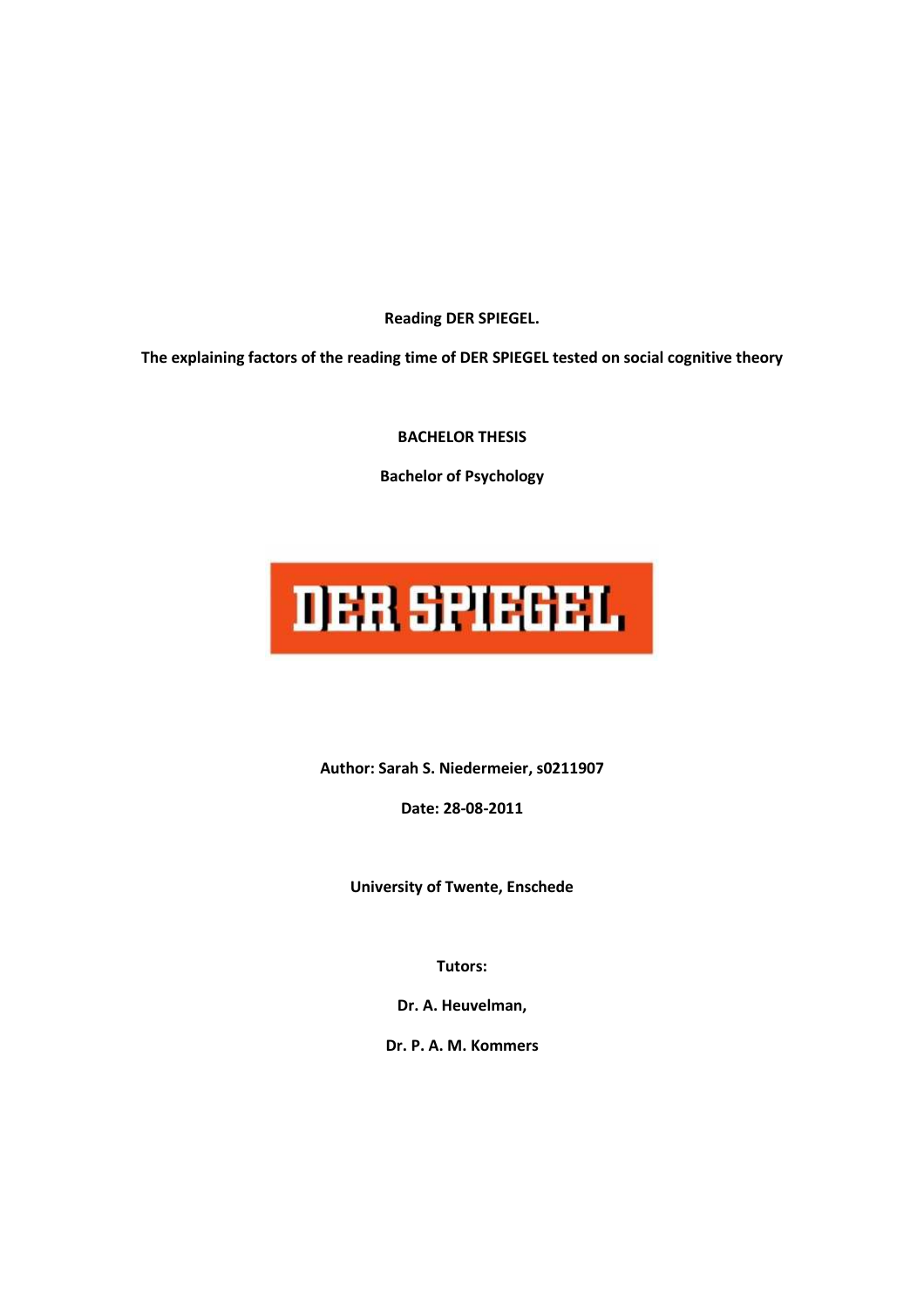#### **Summary**

Newspapers have existed in one form or another since 100 BCE, and their content is linked to their historical development. The first copy of "DER SPIEGEL" was published on  $4<sup>th</sup>$ January, 1947, but there was never any study about the explaining factors of the reading time of the magazine DER SPIEGEL, which this study is about. To structure the research, a model of Bandura's social cognitive theory was used. It consists of three factors which influence and interact. After a literature study social cognitive theory was expanded. Data collection made use of an online questionnaire. Results show that the highest predictor of the variance of reading time is the variable "Surveillance needs" and the lowest predictor is the variable "Self-efficacy".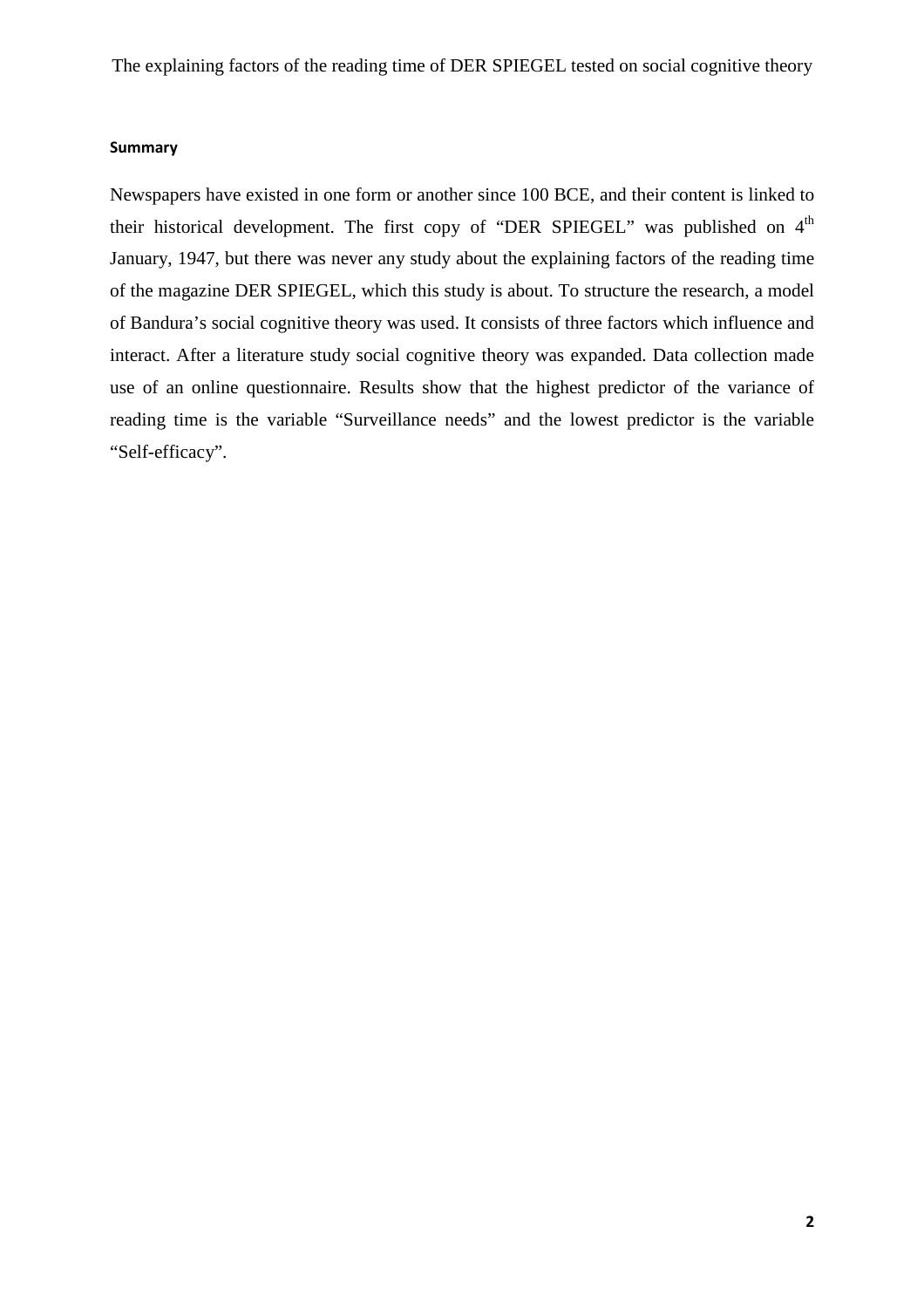# **Samenvatting**

Kranten bestaan in een of andere vorm sinds 100 v. Chr, en hun inhoud is gekoppeld aan hun historische ontwikkeling. Het eerste exemplaar van "DER SPIEGEL" werd gepubliceerd op 04 januari 1947. Er was nog geen studie over de verklarende factoren van de leestijd op het weekblad DER SPIEGEL. Dat gaat deze studie onderzoeken. Om de studie te structureren, was een model van de sociaal cognitieve theorie van Bandura gebruikt. Het model bestaat uit drie factoren die van invloed zijn en op elkaar inwerken. Na een literatuurstudie werd de sociaal cognitieve theorie uitgebreid. Bij het verzamelen van de gegevens werd gebruik gemaakt van een online vragenlijst. De resultaten tonen aan dat de meeste vaiantie wordt verklaard door de variabele "Surveillance needs" en de laagste voorspeller is de selfeffectiviteit.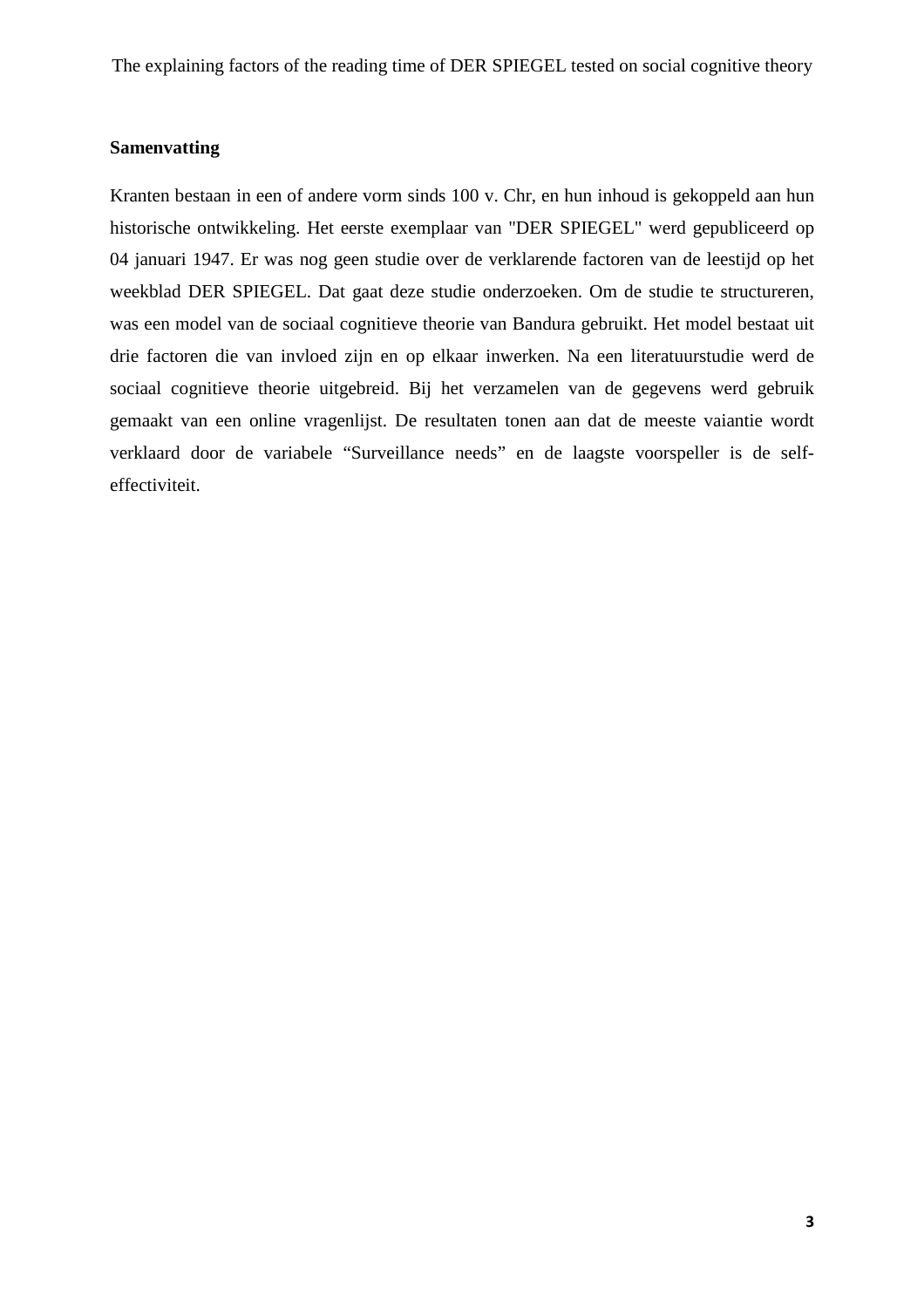# Running head: THE EXPLAINING FACTORS OF THE READING TIME OF DER SPIEGEL TESTED ON SOCIAL COGNITIVE THEORY

# Reading DER SPIEGEL. The explaining factors of the reading time of DER SPIEGEL tested on social cognitive theory

Sarah S. Niedermeier University of Twente, Enschede

# **ABSTRACT:**

*This study used social cognitive theory to analyze which determinants influence the reading time of the weekly magazine DER SPIEGEL. Wolswinkel's model was adapted by excluding news consumption pattern, use of public transportation, habit and facilitating conditions. 67 readers of DER SPIEGEL completed an online questionnaire. The data was analyzed using multiple regression analyses. Results indicate that the highest predictor of the variance of reading time is the variable "Surveillance needs" and the lowest predictor is the variable "Self-efficacy". Unexpected findings are discussed.*

**Keywords:** Social cognitive theory, weekly magazine, reading time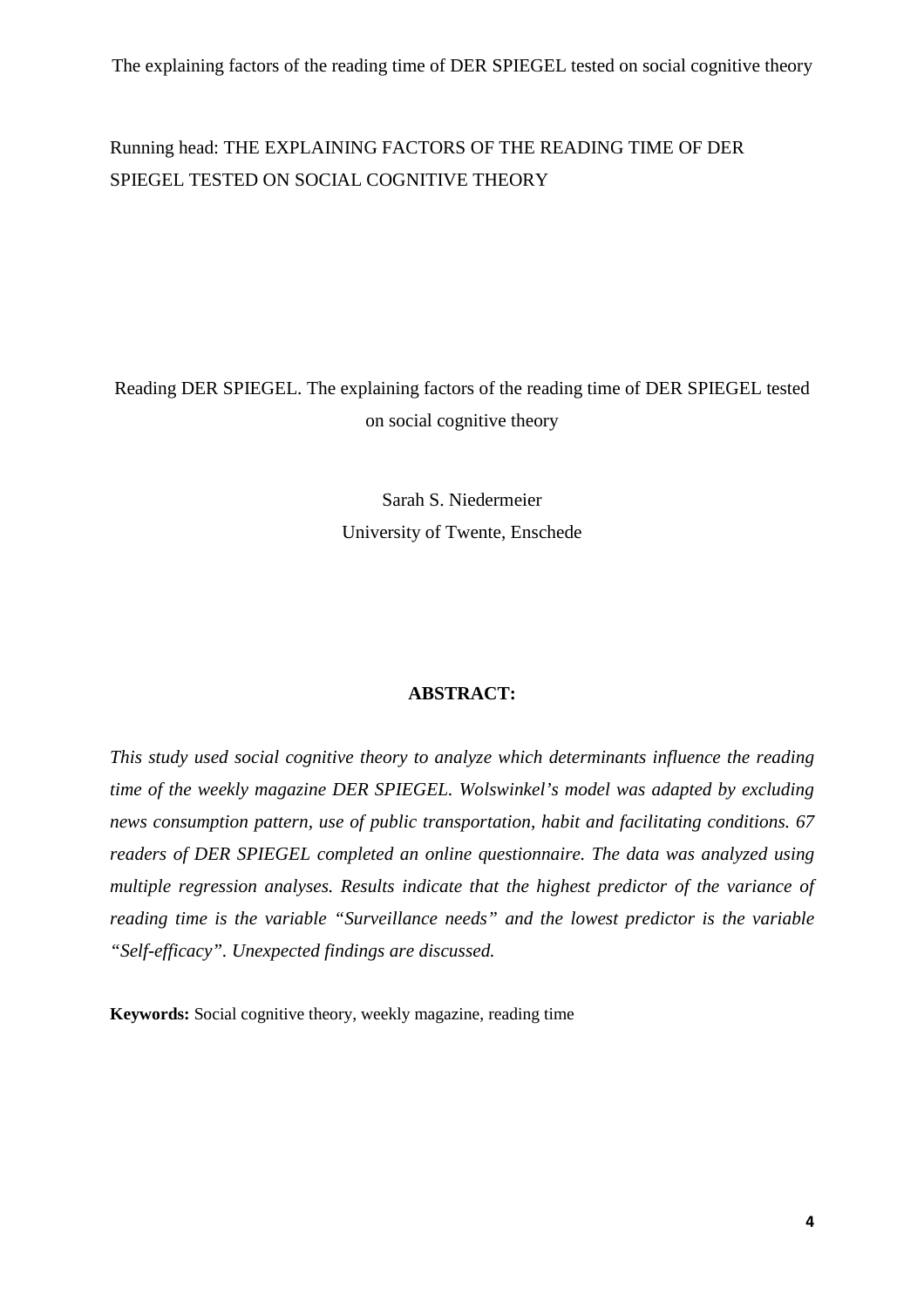#### **1. Introduction:**

 $\overline{a}$ 

The Media have various important functions for their audience. "By providing political knowledge, models of behavior and social values, the mass media become a central authority" (Schulz, 2011). Research shows that printed newspapers improve their reader's knowledge of what is going on around them (Schulz, 2003). They give information, improve political engagement, control the extent of news or its direction, and criticize. Summarized, one can say that newspapers widen the "perceived public agenda" (De Waal and Schoenbach, 2008). In regard to online and print newspapers, the results of De Waal & Schoenbach (2008) show that the printed form is more effective than the online form in increasing the "overall number of perceived topics and number of political topics". This means that the readers of printed newspapers "can be lured into looking at stories that they would not select for reading if they only saw the topic of the story" (Schoenbach, 1995). In general, newspapers in western developed countries also have an online edition (Peng et al. 1999), mostly preferred by young people (e.g. Morris and Ogan, 1996; Peng et al., 1999; Pairmans, cited in Jankowski and van Selm, 2006). This is probably one reason for the slow but steady decline of the printed newspaper (Schoenbach et al., 2005). Newspaper reading in general has often been subject to research. But, what are the personal individual reasons to still read printed weekly newspapers? According to Schwalbe, (2008), weekly newspapers' "diverse subject matter, thoughtful analysis, depth of coverage, breadth of information and engaging presentation" are causes that make them more complex than daily newspapers. Further, printed newspapers are harder to throw away. In today's rapidly changing media world, these enduring qualities will help secure weekly newspapers' survival. Readers of news weeklies prefer insight and information, while readers of consumer magazines seek diversion (Schwalbe, C. B., 2008).

The aim of this study is to investigate by means of an online survey, the explaining factors of the reading time of a weekly magazine, DER SPIEGEL. Thereby, the paper tries to find out which factors have influence on the reading time to assess which factor attracts readers of DER SPIEGEL mostly. The magazine, DER SPIEGEL, is one of the most important German weekly printed news magazines<sup>1</sup> and is famous for its distinctive reputation for revealing political misconduct and scandals<sup>2</sup>. It describes itself on the website http://www.spiegel-qc.de as follows:

<sup>&</sup>lt;sup>1</sup> Via: www.spiegelgruppe.de/spiegelgruppe/home.nsf/Navigation/00725D93EF0ABA5BC1256FD600330072? OpenDocument (Accessed at 19 May, 2011)

<sup>&</sup>lt;sup>2</sup> Via: www.spiegelqc.de/deutsch/media/dokumente/partner/argumentationen/sp\_broschure\_kaufaktive\_2011.pdf (Accessed at 19 May, 2011)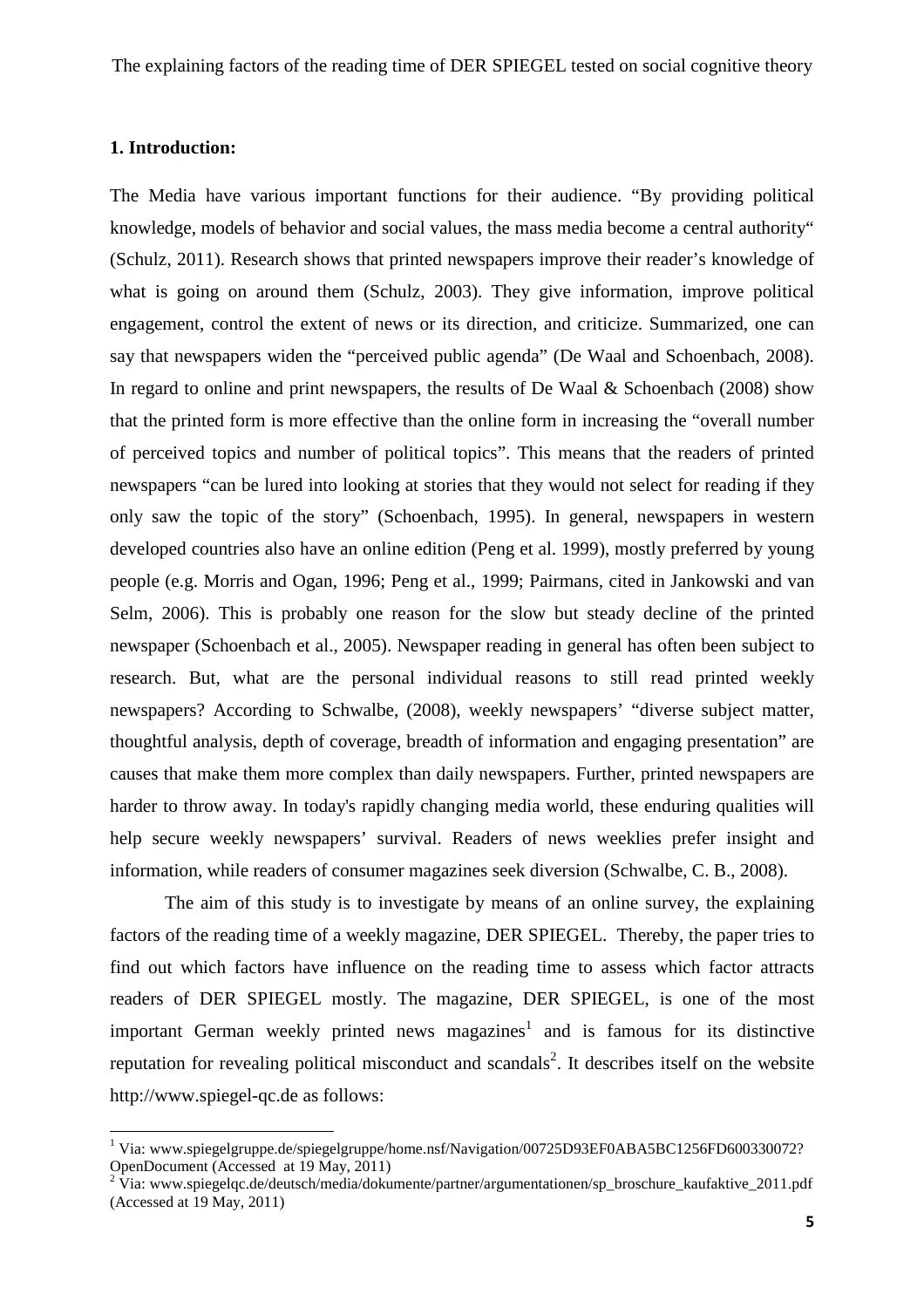"*DER SPIEGEL is characterized by good information, good research and reliable quality. The main focus of reporting is on political and social events*" (date: 09-07-2011).

The weekly newspaper is read 3,3 times a week with a reading time of 141 minutes on average<sup>3</sup>. DER SPIEGEL reaches 6,53 million readers every week, which is 9% of the total population. More men (67%) than women read the magazine.

In the market shares of classical media DER SPIEGEL is included into the magazines ("Publikumszeitschriften") with  $14\%$  of the classical media<sup>4</sup> (see figure 1).



**Fig. 1**: Market shares of the classical media (2009)

# *1.1. Theoretical framework*

 $\overline{a}$ 

According to social cognitive theory (Bandura, 1986), people's behavior can be explained through psychosocial functioning in terms of a "triadic reciprocal causation". Here, personal determinants, which include cognitive and affective factors, behavior and the environment, interact and influence each other (Bandura, 1986). "People are neither driven by inner forces nor automatically shaped and controlled by the environment", but they "function as contributors to their own motivation, behavior, and development within a network of reciprocally interacting influences (Bandura, 1989, p.8).

<sup>&</sup>lt;sup>3</sup> Via:www.spiegelgruppe.de/spiegelgruppe/home.nsf/Navigation/00725D93EF0ABA5BC1256FD600330072? OpenDocument (Accessed at 19 May, 2011)

<sup>&</sup>lt;sup>4</sup> Via: www.vdz.de/uploads/media/Branchendaten\_2010.pdf (Accessed at 19 May, 2011)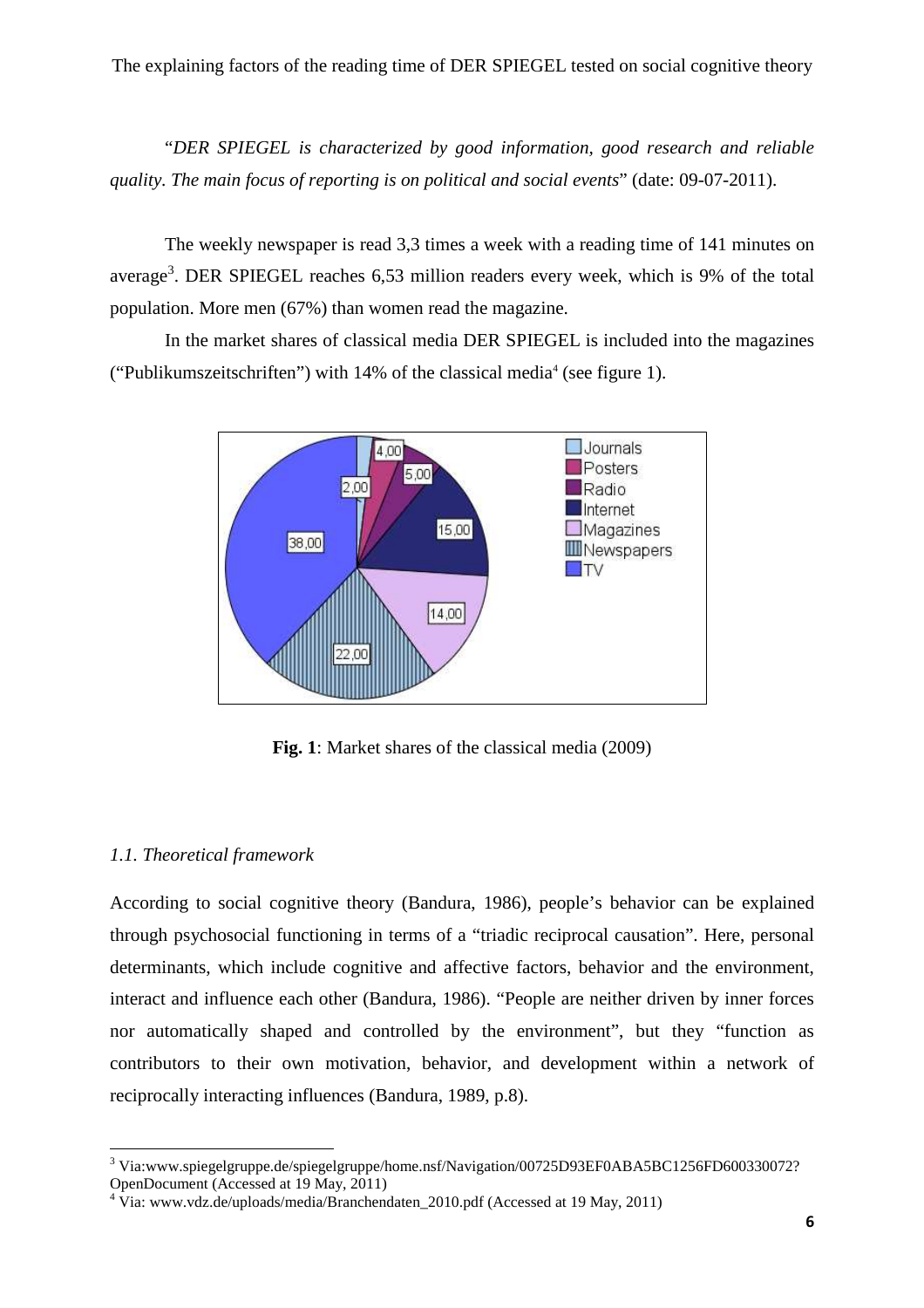The model of the present study was inspired by the general framework of Bandura (1986) and an expanded model of Wolswinkel (2008). There are no studies on the explanation of reading time on DER SPIEGEL, so Wolswinkel's research on general newspaper reading for young adults was expanded.

First, personal factors, which are the most factors, for newspaper reading are divided. "Socio-demographics are individual, as well as one's interest in news subjects is" (p.11, Bandura, 1986). Added to these items were if readers of DER SPIEGEL subscribe to DER SPIEGEL and if they subscribe to a daily newspaper. Further, self-efficacy, surveillance needs, willingness to pay, and news format were divided into personal factors. They, too, depend on personal cognitive, affective and biological aspects. Second, DER SPIEGEL reading time and surveillance needs were divided into behavioral determinants. Third, environmental factors make part of the environmental determinants of Bandura's model. Here, social environment is included and reflects, for instance, family members, peers, neighbors and people in institutions with whom one interacts (Bartholomew et al., 2006). The social environment is "dynamic and changes over time as the result of both internal and external forces" (Barnett & Casper, 2001). The determinants news consumption pattern, use of public transportation, habit and facilitating conditions of Wolswinkel's model were left out. In this context it was not important to get an estimation of how often respondents use different types of news media (news consumption pattern). Moreover, it was not significant to know if participants read DER SPIEGEL while using public transportation, or whether respondents experience reading DER SPIEGEL as a habit. Besides, it did not make sense to indicate the environmental aspects, as money, time and access factors (facilitating conditions), of readers of DER SPIEGEL, because the target group consisted of people who know the magazine.

It is expected that the personal, behavioral and environmental determinants interact and influence each other (see figure 2). By means of the model it is tested, if the various factors of the model influence the reading time on DER SPIEGEL.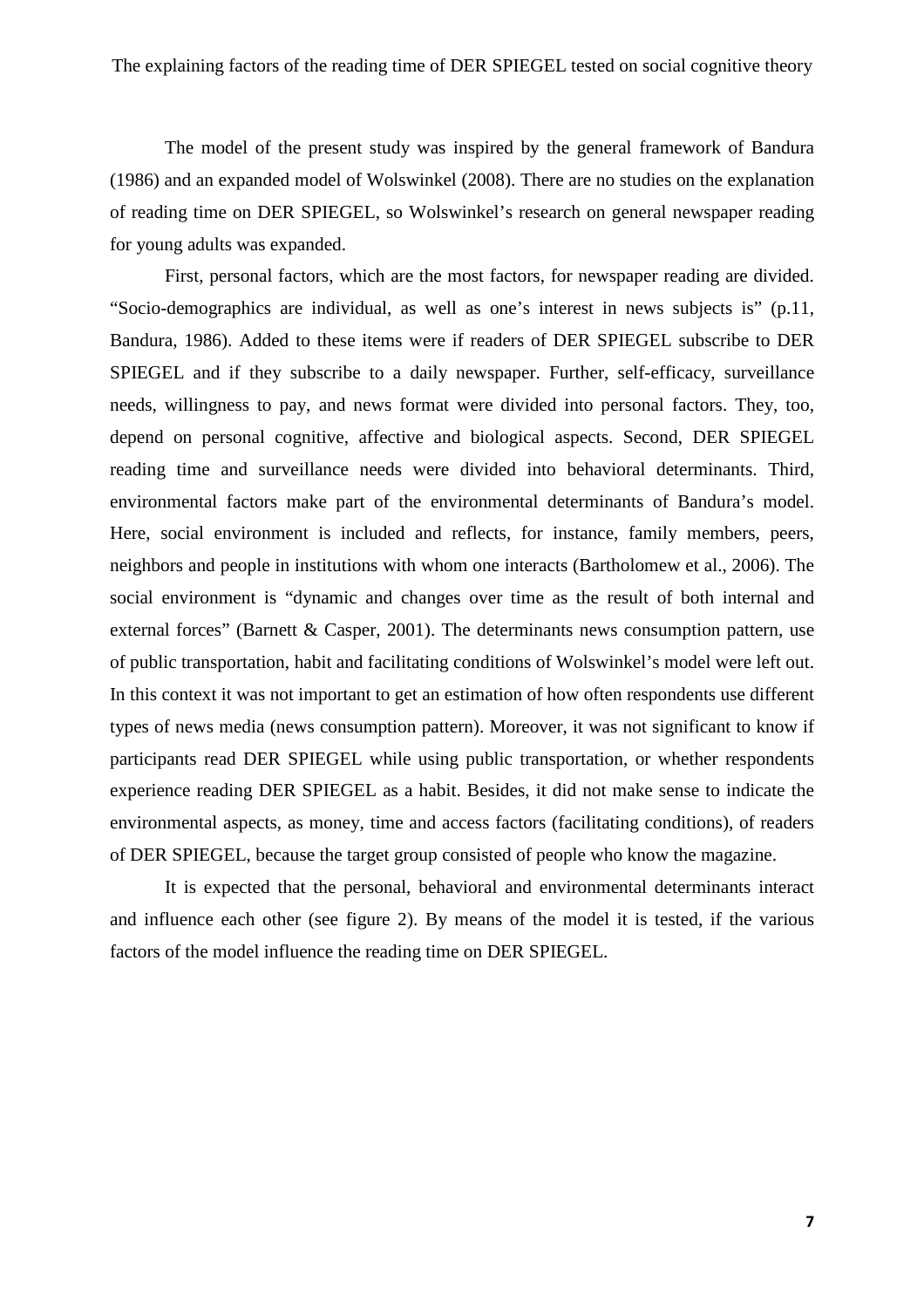

**Fig.2:** Theoretical framework containing the expected reading variables

# *1.2. Research question:*

To give insight into the explaining factors of reading time on DER SPIEGEL, the variables of the theoretical framework and above mentioned literature are subject to research. Therefore, the research question of this study is:

*Which variables are the best predictors of the reading time of DER SPIEGEL?*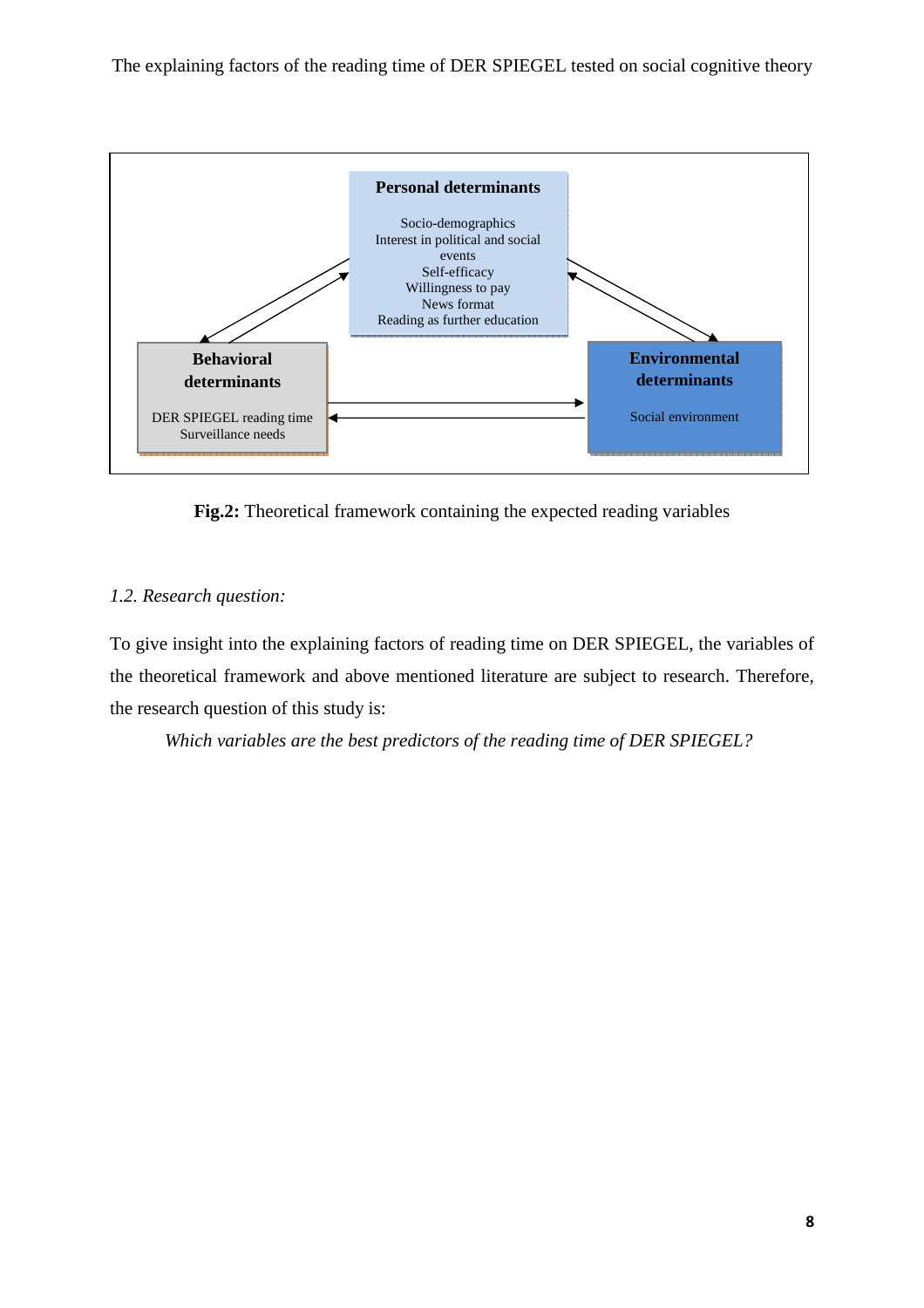#### **2. Method**

# *2.1. Sample and procedure*

Snowball sampling was chosen to get quickly as much participants as possible for a web based questionnaire system. The method relies on referrals from initial subjects to generate additional subjects (Goodman, 1961).

The research has its focus on people, who know the magazine DER SPIEGEL. Important to us was that people participate, who subscribe to DER SPIEGEL and people, who only read the magazine once or twice a month or at least a few times a year, for example in the doctor's waiting room. The reason for this was to reach a broad range of DER SPIEGEL readers. As one can see in Figure 3, in this sample 38 (55,2%) people read DER SPIEGEL a few times a year, 19 (28,4%) people read it weekly and 10 (or 16,4%) people read it once or twice a year  $(SD = 0.88)$ .



**Fig. 3:** How often people read DER SPIEGEL

Participants were recruited via a German website for students, namely 'www.studivz.net', and email. The self-administered questionnaire was sent to 80 people in July 2011. In each message participants were asked to fill in the questionnaire and to forward the link to other suitable people, who at least sometimes read the magazine to enhance randomization. Further, the company itself, DER SPIEGEL, was contacted, but was not very helpful at all. After 15 days the survey closed with 76 responses. Unfortunately, three datasets were incomplete. In the other six cases the participants wrongly understood the word "subscribe" and entered a "yes", but only read DER SPIEGEL "a few times a year". This will probably be not the case,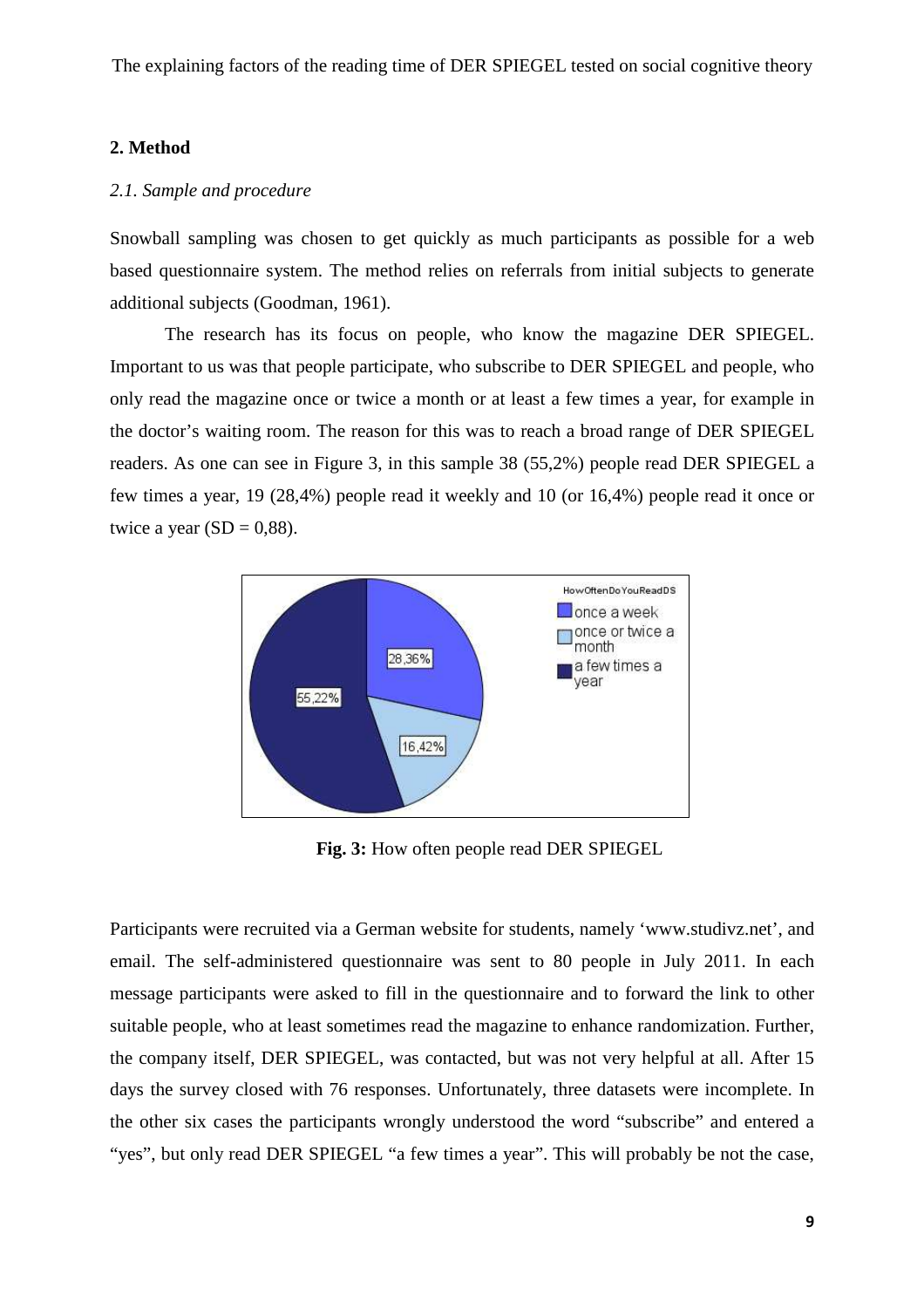because a subscription of DER SPIEGEL costs 197,60  $\epsilon$  a year. Consequently, their responses were excluded from analysis, bringing the total number of usable datasets to 67.

There were more male respondents (37, or 55%), than female (SD =  $0.50$ ) (male participants: year 25 or under: 18 (or 48,6%), year 26-40: 11 (or 29,7%), year 41-55: 4 (or 10,8%) and year 56 or older: 4 (or 10,8%); female participants: year 25 or under: 21 (or 70%), year 26-40: 5 (or 16,7%), year 41-55: 2 (or 6,7%), year 56 or older: 2 (or 6,7%)). The age distribution across the participants is visible in Table 1.

| Age         | <b>Frequency</b> | <b>Percentage</b> |
|-------------|------------------|-------------------|
| 25 or under | 39               | 58,2              |
| $26 - 40$   | 16               | 23,9              |
| $41 - 55$   |                  | 9,0               |
| 56 or older |                  |                   |

# **Table 1**: *Age distribution of DER SPIEGEL readers*

As one can see in Table 1, most participants were spread across the age "25 or under", while older participants were underrepresented, especially ages above 41 (18%). In contrast to a study about the socio-demographics of DER SPIEGEL readers<sup>6</sup> in 2011 round 19,6% are of age 29 or under, 34,8% are of age 33-49, 33,2% are of age 50-64 and 12,4% are 65 or older. The participant's level of education can be seen in Table 2.

| <b>Level of Education</b>              | <b>Frequency</b> | <b>Percentage</b> |
|----------------------------------------|------------------|-------------------|
| <b>Grammar</b> school                  |                  | 1,5               |
| <b>Certificate of secondary school</b> |                  | 1,5               |
| O-level                                | Q                | 13,4              |
| <b>High school</b>                     | 25               | 37,3              |
| <b>Bachelor/Master/Diplom/</b>         | 27               | 40,3              |
| <b>Magister</b>                        |                  |                   |
| Doctor's degree or higher              |                  | 6,                |

#### **Table 2:** *Participant's level of education*

 $\overline{a}$ 

 $5$ www.abo.spiegel.de/go/place?from=adwords&et\_cid=7&et\_lid=5870&et\_sub=adwords&tduid=e875bd9c94b2 eff5a42e73df89d0e12f (Accessed at 19 May, 2011)

<sup>&</sup>lt;sup>6</sup> www.spiegel-qc.de/deutsch/media/dokumente/partner/sozio/sp\_soziodemografie.pdf (Accessed at 22 August, 2011)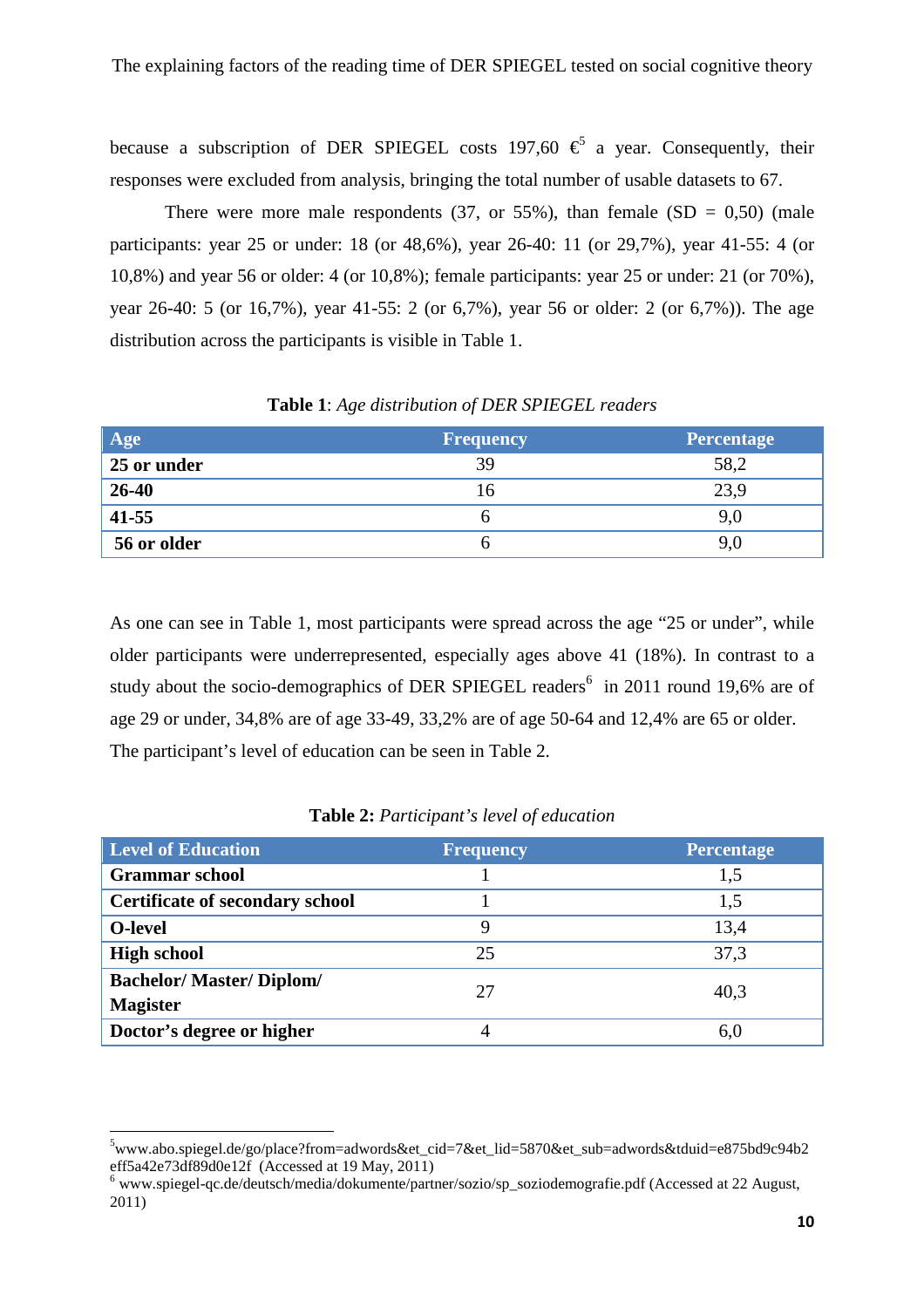As one can see in Table 2, most participants have high school level  $(83,6%)$  or higher  $(SD =$ 0,94). Participants with lower levels of education (as grammar school or certificate of secondary school) were underrepresented. A study about the socio-demographics of DER SPIEGEL readers, conducted by DER  $SPIEGEL^7$ , shows that 2,1% of DER SPIEGEL readers have the level of grammar school, 20,3% have the certificate of secondary school, 23,5% have O-level and 54,1% have high school level or higher.

From the 20 participants subscribing to DER SPIEGEL, 40% also subscribe to a daily newspaper and from the whole sample 23 (or 32,9%) people subscribe to a daily newspaper. Regarding the subscription of DER SPIEGEL and the level of education two people (10 %) have O-level, seven (or 35%) have high school level ("Gymnasium" or "Fachabitur"), nine (or 45 %) have an academic degree and two people have a doctor's degree or higher.

#### *2.2. Dependent variable*

In this study the dependent variable is the reading time on one edition of DER SPIEGEL. The variable was accessed using a 3-point- Likert scale by asking "How long do you read on one edition of DER SPIEGEL?". Hereby, participants had the options to choose: every week, once or twice a month or a few times a year.

#### *2.3. Variables and measurement*

l

An online-survey, which included items to measure the eight variables (*demographics factors, reading as further education, surveillance needs, interest in politics and economy, news format, self-efficacy, willingness to pay and social environment)* was conducted. 46 items were assessed using 5-point Likert scales. The available options then were: strongly disagree, disagree, do not disagree/ agree, agree and strongly agree. Five questions/ statements were reverse-coded ("Reading DER SPIEGEL costs me a lot of energy.", "How long do you read on one edition of DER SPIEGEL?", "The news format of DER SPIEGEL is not handy.", "Most times the news in DER SPIEGEL is too complicated to read." and "It is useless to pay for news of DER SPIEGEL"*)* to exclude response tendencies*.* The nine variables were as follows:

 $^7$  www.spiegel-qc.de/deutsch/media/dokumente/partner/sozio/sp\_soziodemografie.pdf (Accessed at 22 August, 2011)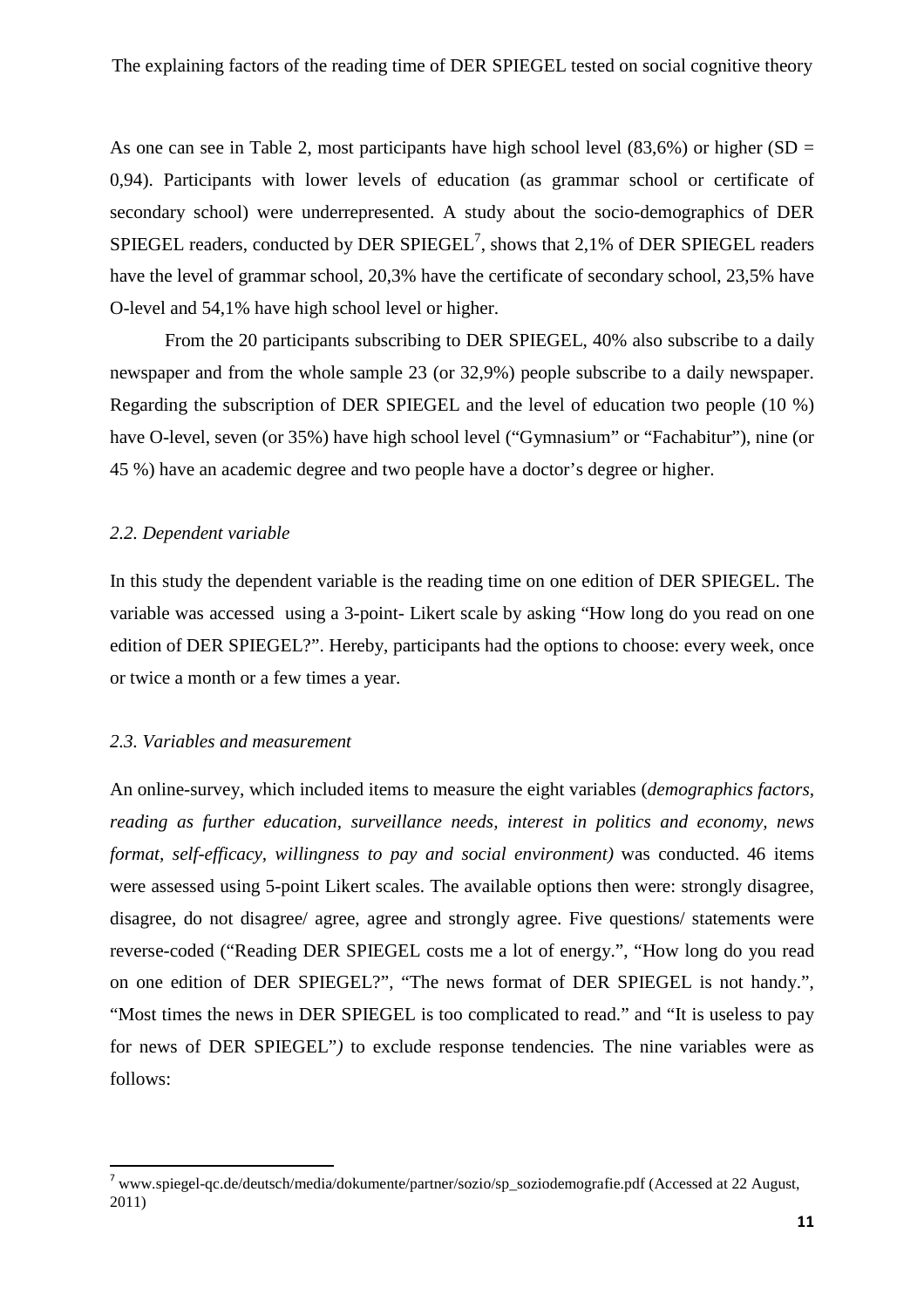- *Socio-demographics:* It was asked for the participant's age, gender, and level of education estimated through strictly formulated questions. Further, one should answer if one subscribes to DER SPIEGEL and/ or to a daily newspaper.
- *Reading as further education:* Six statements were given to estimate the level of reading DER SPIEGEL as further education.
- *Surveillance needs:* It was asked for the general motivation to monitor news at six statements.
- *Interest in social and political events:* To indicate the interest in political and social events five yes-or-no questions had to be evaluated.
- *News format:* The preference of the news format of DER SPIEGEL was asked via five statements.
- *Self-efficacy:* Here, self-efficacy is defined whether the respondent considers himself as capable to read DER SPIEGEL. Self-efficacy was accessed through six statements.
- *Willingness to pay:* Four items estimated whether the respondent sees paid DER SPIEGEL news as suitable.
- *Social environment:* To measure this variable we have chosen six items, such as 'In the family I grew up, DER SPIEGEL has an important meaning'.

The final questionnaire with its introduction is added in Appendix A.

# *2.4. Statistical analysis*

All general data analysis was done using SPSS 18 for Windows. After preparation of the data set, actual data analysis began. First, the internal consistency reliabilities of the items underlying the theoretical constructs of the hypothesized framework were tested with Cronbach's alpha coefficient ( $\alpha$ ), which is recommended to be at least > 0.7 (Nunnally  $\&$ Bernstein, 1994). Next, seven linear regression analyses with the constructs' mean values were conducted to assess how well (and if) each construct predicts the dependent variable reading time. Finally, step by step multiple regression analyses were used to assess how well (and if) each item predicts the dependent variable reading time.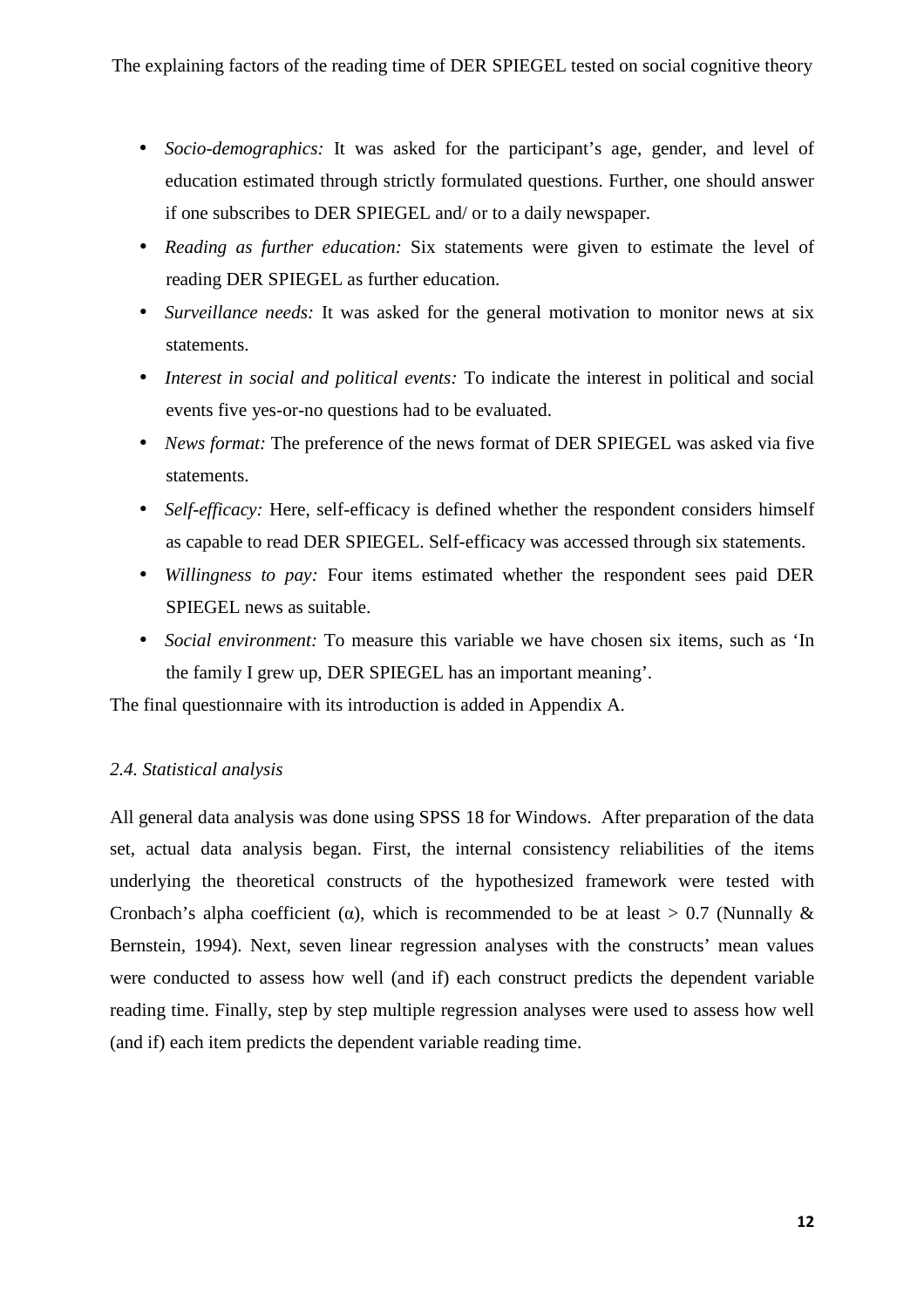#### **3. Results**

The reading time on one edition of DER SPIEGEL can be seen in Figure 4. In this sample the overall reading time is  $87,76$  minutes  $(SD = 1,69)$  and is obviously below average (141) minutes, see introduction) of DER SPIEGEL readers. When only considering people subscribing to DER SPIEGEL the average reading time is higher with 130,5 minutes (SD=1,53). Nevertheless, no distribution was done between the participants and all responses with the overall reading time were used in this study.



**Fig. 4:** Participants' reading time on one edition of DER SPIEGEL

#### *3.1 Scale reliability*

To explain DER SPIEGEL reading behavior, this study tested seven variables under the target group. The variable socio-demographic was not submitted into the scale reliability analysis.

Scale reliability results show that the highest value of Cronbach's alpha was found in the variable "Reading as further education" ( $\alpha = 0.87$ ) with six items. The lowest value of Cronbach's alpha ( $\alpha = 0.77$ ) was found in the variables "News format", which has five items, and "Willingness to pay", which has four items. The scale reliability of the other five variables (Surveillance needs, Interest in political and social events, News format, Selfefficacy and Social environment) was all above aspiration level ( $\alpha$  > .70), as can be seen in Table 3. With regard to these alpha values all higher than 0,75 there was no reason to adjust scales by removing items.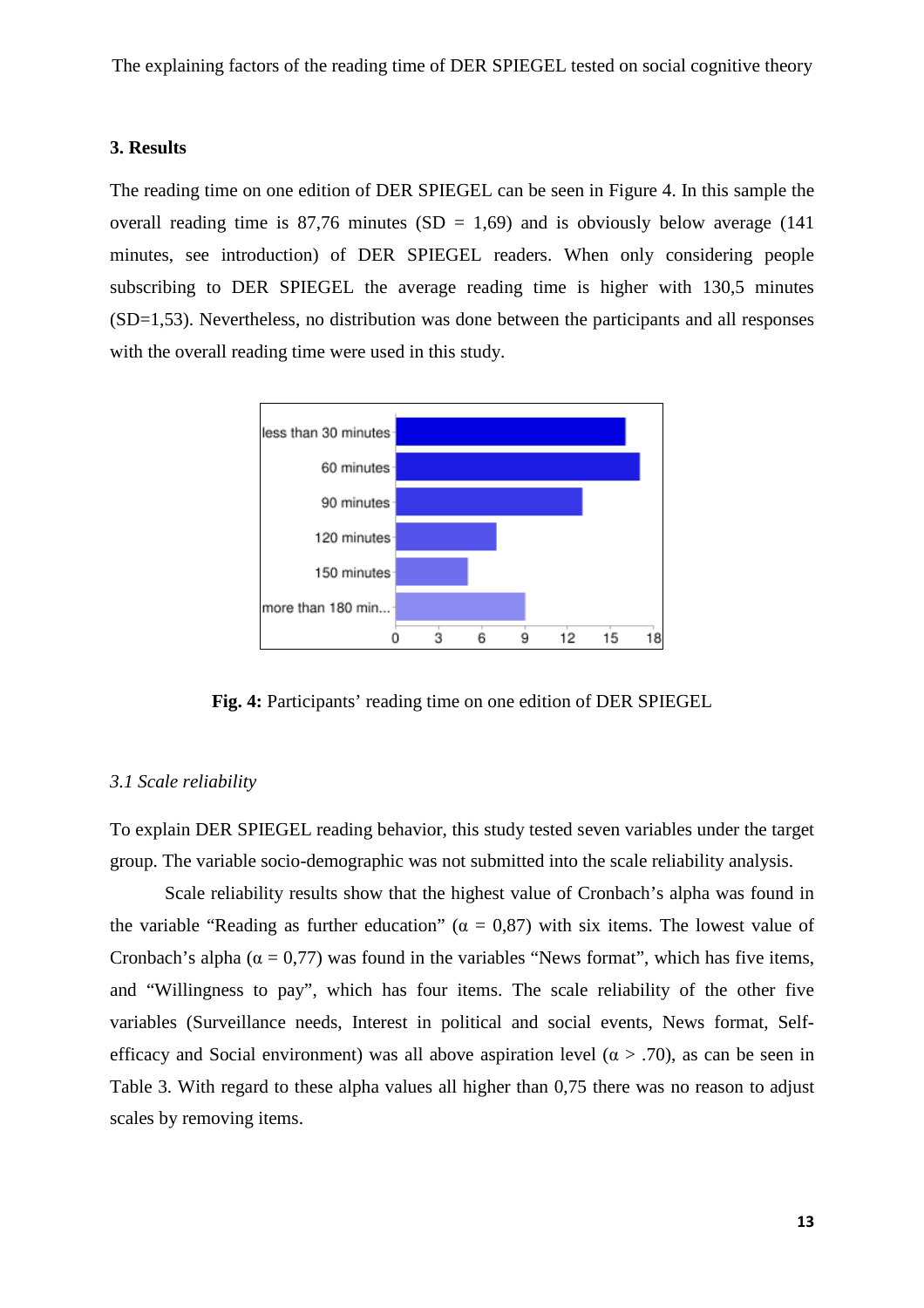| Variable (number of items)                  | Cronbach's alpha $(a)$ |
|---------------------------------------------|------------------------|
| Reading as further education (6)            | 0,87                   |
| Surveillance needs (6)                      | 0,81                   |
| Interest in political and social events (5) | 0,84                   |
| News format (5)                             | 0,77                   |
| Self-efficacy (6)                           | 0,78                   |
| Willingness to pay $(4)$                    | 0,77                   |
| Social environment (6)                      | 0,78                   |

**Table 3:** *Scale Reliability* 

# *3.2 Linear regression analyses with mean scores of the constructs*

Because of the high scale reliability of the constructs, the mean scores of the items per construct were determined. Seven linear regression analyses then were conducted to show the impact of the predictors. Thereby, the seven mean scores were filled in one after the other as the independent variable predicting the reading time. First, the variable "Reading as further education" gives an extremely significant result ( $R = 0.542$ ,  $R^2 = 0.294$ , Adj.  $R^2 = 0.283$ ,  $F(1,65) = 27,094$ ,  $p < 0,001$ ). R<sup>2</sup> shows the proportion of the variance in the values of the dependent variable explained by the independent variables. In this example 29,4% of the variance of reading time can be explained by this variable. Secondly, the results of the variable "Surveillance needs" also show a highly significant result ( $R = 0.614$ ,  $R^2 = 0.377$ , Adj.  $R^2 = 0.367$ ,  $F(1.65) = 39.303$ ,  $p < 0.001$ ). The variable "Surveillance needs" explains 37,7% of the variance of the reading time. Next, the variable "Interest in political and social events" explains 23,6% of the variance of the variable reading time ( $R = 0.486$ ,  $R^2 = 0.236$ , Adj.  $R^2 = 0.224$ ,  $F(1.65) = 20.052$ ,  $p < 0.001$ ). The results of the variable "News format" show that it explains 17,3% of the variance of the dependent variable ( $R = 0.415$ ,  $R^2 = 0.173$ , Adj.  $R^2 = 0.160$ ,  $F(1.65) = 13,557$ ,  $p < 0.001$ ). Next, the variable "Self- efficacy" gives a highly significant result (R = 0,353, R<sup>2</sup> = 0,124, Adj. R<sup>2</sup> = 0,111, F(1,65) = 9,225, p < 0,01). This result shows that the variable "Self-efficacy" explains approximately 12,4% of the variance of reading time. After entering the variable "Willingness to pay" into a linear regression analysis we found an extremely significant result ( $R = 0.510$ ,  $R^2 = 0.260$ , Adj.  $R^2 =$ 0,249,  $F(1,65) = 22,838$ ,  $p < 0,001$ ). In this example 26% of the variance of reading time can be explained by the variable "Willingness to pay". Finally, the results of the last linear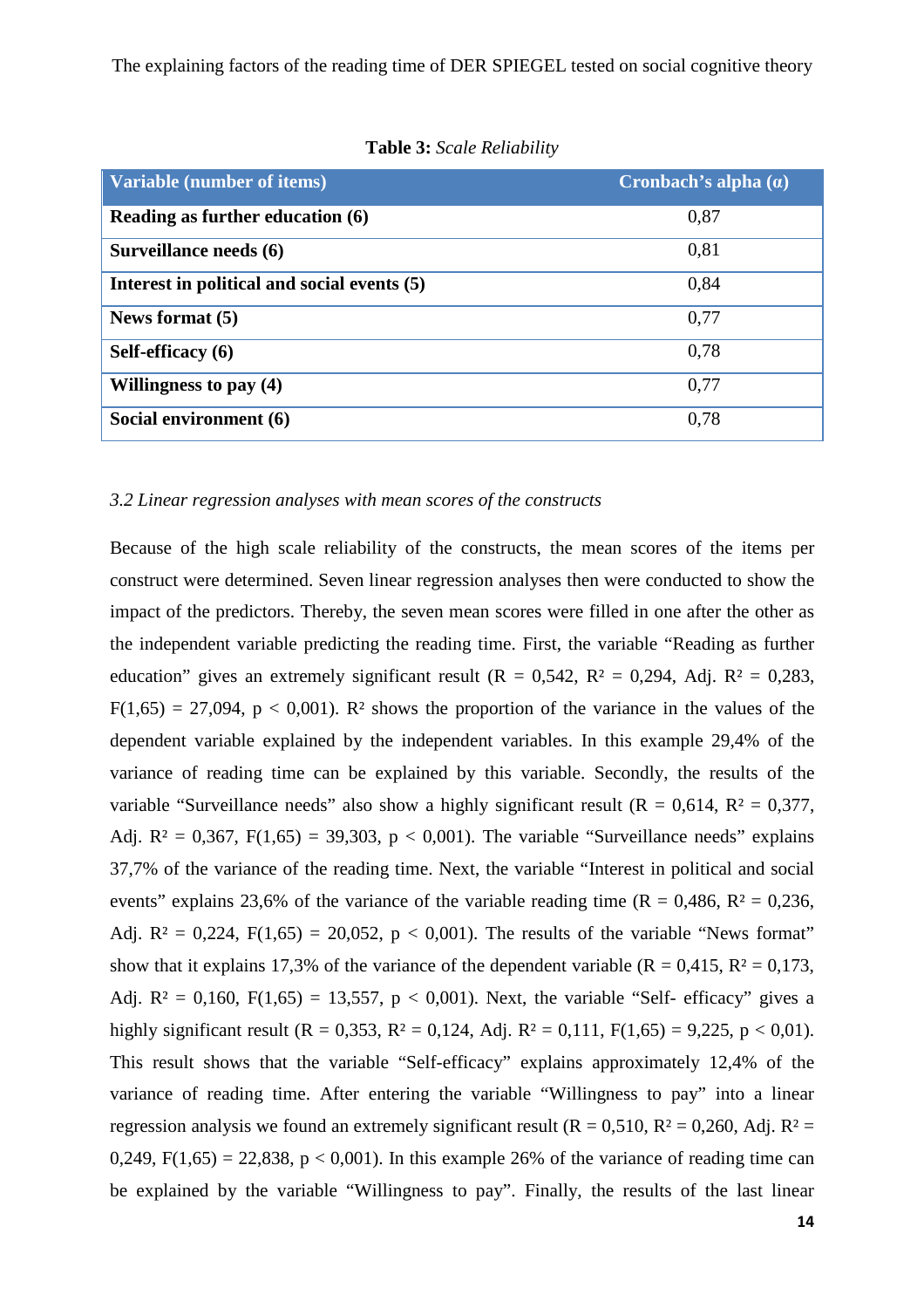regression analysis show again a highly significant result ( $R = 0.448$ ,  $R^2 = 0.201$ , Adj.  $R^2 =$ 0,189,  $F(1,65) = 16,359$ ,  $p < 0,001$ ) and we found that the variable "Social environment" explained 20,1% of the variance of reading time.

# *3.3 Multiple regression analyses with all items predicting reading time*

Next, the impact of the items of the social cognitive model on the dependent variable, reading time of DER SPIEGEL, was tested. Therefore, the items of each construct were filled into multiple regression analyses. The results of the item's standardized beta values and its level of significance can be seen in Table 4. We chose a significance level of  $\alpha = .05$ .

| <b>Items of Socio-demographics</b>                                                                                                             | <b>Standardized Beta</b> | <b>Level of significance</b><br>(p) |
|------------------------------------------------------------------------------------------------------------------------------------------------|--------------------------|-------------------------------------|
| Age                                                                                                                                            | $-0,017$                 | 0,879                               |
| <b>Gender</b>                                                                                                                                  | 0,050                    | 0,638                               |
| <b>Level of education</b>                                                                                                                      | 0,214                    | $0,047**$                           |
| <b>Subscription of DER SPIEGEL</b>                                                                                                             | $-0,524$                 | $0,000***$                          |
| <b>Subscription of weekly newspaper</b>                                                                                                        | $-0,083$                 | 0,433                               |
| $* = 0.05$ level, $** = 0.01$ level, $*** = 0.001$ level<br>$R = 0,598$ , $R^2 = 0,357$ , Adj. $R^2 = 0,305$ , $F(5,61) = 6,787$ , $p < 0,001$ |                          |                                     |
| <b>Items of Reading as Further</b>                                                                                                             | <b>Standardized Beta</b> | <b>Level of significance</b>        |
| <b>Education</b>                                                                                                                               |                          | (p)                                 |
| <b>Lifelong learning</b>                                                                                                                       | 0,110                    | 0,452                               |
| <b>Reading DER SPIEGEL means to</b><br>learn                                                                                                   | $-0,214$                 | 0,150                               |
| Improve general knowledge                                                                                                                      | $-0,078$                 | 0,590                               |
| <b>DER SPIEGEL readers know more</b>                                                                                                           | 0,140                    | 0,295                               |
| <b>Learn about society</b>                                                                                                                     | 0,444                    | $0,001**$                           |
| Learn a lot                                                                                                                                    | 0,286                    | 0,087                               |
| $* = 0.05$ level, $** = 0.01$ level, $*** = 0.001$ level<br>$R = 0,641$ , $R^2 = 0,412$ , Adj. $R^2 = 0,353$ , $F(6,60) = 6,993$ , $p < 0,001$ |                          |                                     |
| <b>Items of Surveillance needs</b>                                                                                                             | <b>Standardized Beta</b> | <b>Level of significance</b>        |
|                                                                                                                                                |                          | (p)                                 |
| Know what's going on                                                                                                                           | 0,221                    | 0,138                               |
| I better understand the world                                                                                                                  | 0,316                    | $0,047*$                            |
| Informs me about daily life                                                                                                                    | 0,064                    | 0,625                               |
| Want to keep up with politics                                                                                                                  | 0,225                    | 0,108                               |
| <b>Informed about international news</b>                                                                                                       | $-0,079$                 | 0,659                               |
| <b>Understand more about financial and</b><br>economic developments                                                                            | 0,024                    | 0,859                               |

**Table 4:** *Multiple regression analysis with all items predicting reading time*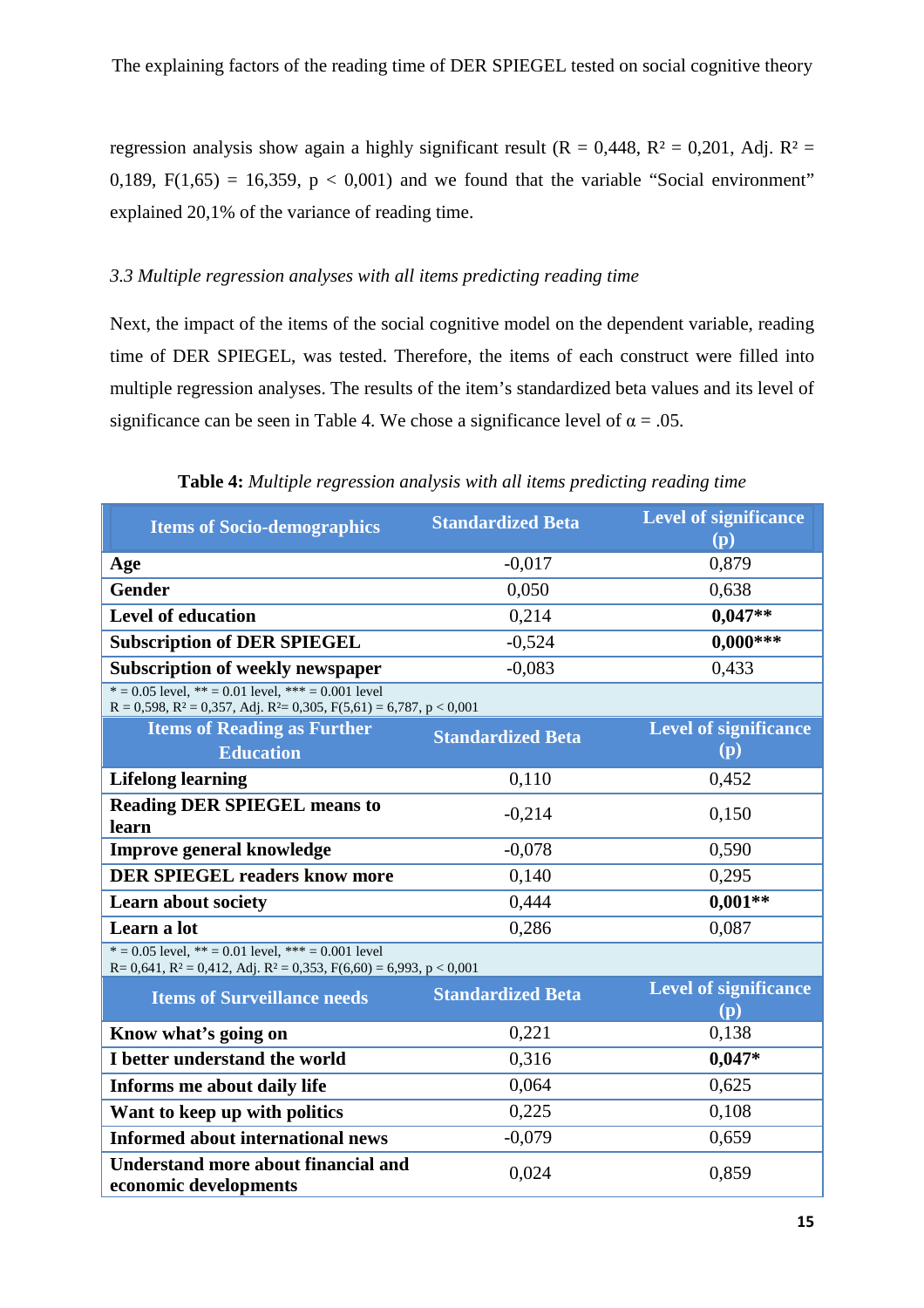| $* = 0.05$ level, $** = 0.01$ level, $*** = 0.001$ level<br>$R = 0,651$ , $R^2 = 0,424$ , Adj. $R^2 = 0,366$ , $F(6,60) = 7,355$ , $p < 0,001$          |                          |                                     |  |  |
|---------------------------------------------------------------------------------------------------------------------------------------------------------|--------------------------|-------------------------------------|--|--|
| <b>Items of Interest in political and</b>                                                                                                               | <b>Standardized Beta</b> | <b>Level of significance</b>        |  |  |
| social events                                                                                                                                           |                          | (p)                                 |  |  |
| <b>Satisfy your political interest</b>                                                                                                                  | 0,093                    | 0,485                               |  |  |
| Satisfy your social interest in social<br>events                                                                                                        | 0,142                    | 0,287                               |  |  |
| <b>Awakes political engagement</b>                                                                                                                      | 0,365                    | $0,008**$                           |  |  |
| <b>Distinctive reputation for revealing</b><br>political misconduct                                                                                     | 0,280                    | 0,143                               |  |  |
| <b>Distinctive reputation for revealing</b><br>scandals                                                                                                 | $-0,229$                 | 0,249                               |  |  |
| $* = 0.05$ level, $** = 0.01$ level, $*** = 0.001$ level<br>$R = 0,547$ , $R^2 = 0$ , 299, Adj. $R^2 = 0,242$ , $F(5,61) = 5,203$ , $p < 0,001$         |                          |                                     |  |  |
| <b>Items of News format</b>                                                                                                                             | <b>Standardized Beta</b> | Level of significance<br>(p)        |  |  |
| <b>News format articles are comfortable</b>                                                                                                             | $-0,115$                 | 0,389                               |  |  |
| <b>Indepth articles</b>                                                                                                                                 | 0,261                    | $0,038*$                            |  |  |
| <b>Quick overview of news</b>                                                                                                                           | 0,073                    | 0,595                               |  |  |
| <b>Prefer indepth articles</b>                                                                                                                          | 0,271                    | $0,028*$                            |  |  |
| <b>Not handy format</b>                                                                                                                                 | 0,260                    | $0,046*$                            |  |  |
| $* = 0.05$ level, $** = 0.01$ level, $*** = 0.001$ level<br>$R = 0,584, R^2 = 0,341, Adj.$ $R^2 = 0,287, F(5,61) = 6,324,$ , $p < 0,001$                |                          |                                     |  |  |
| <b>Items of Self-efficacy</b>                                                                                                                           | <b>Standardized Beta</b> | <b>Level of significance</b><br>(p) |  |  |
| Costs a lot of energy                                                                                                                                   | $-0,157$                 | 0,192                               |  |  |
| Too complicated to read                                                                                                                                 | 0,169                    | 0,242                               |  |  |
| So interesting                                                                                                                                          | 0,214                    | 0,096                               |  |  |
| A lot of information in a short period<br>of time                                                                                                       | $-0,259$                 | 0,099                               |  |  |
| Condensed articles quickly up to date                                                                                                                   | 0,259                    | 0,078                               |  |  |
| <b>Good readability</b>                                                                                                                                 | 0,342                    | $0,014*$                            |  |  |
| $* = 0.05$ level, $** = 0.01$ level, $*** = 0.001$ level<br>R = 0,558, R <sup>2</sup> = 0,312, Adj. R <sup>2</sup> = 0,243, F(6,60) = 4,526, p < 0,05   |                          |                                     |  |  |
| <b>Items of Willingness to pay</b>                                                                                                                      | <b>Standardized Beta</b> | <b>Level of significance</b><br>(p) |  |  |
| <b>Useless to pay</b>                                                                                                                                   | 0,169                    | 0,117                               |  |  |
| Willing to pay                                                                                                                                          | 0,468                    | $0,002**$                           |  |  |
| Qualitatively gives what it promises                                                                                                                    | $-0,043$                 | 0,716                               |  |  |
| Absolutely willing to pay means well<br>informed                                                                                                        | 0,174                    | 0,222                               |  |  |
| $* = 0.05$ level, $** = 0.01$ level, $*** = 0.001$ level<br>R = 0,661, R <sup>2</sup> = 0,437, Adj. R <sup>2</sup> = 0,401, F(4,62) = 12,051, p < 0,001 |                          |                                     |  |  |
| <b>Items of Social Environment</b>                                                                                                                      | <b>Standardized Beta</b> | <b>Level of significance</b><br>(p) |  |  |
| See people around me reading DER                                                                                                                        | $-0,065$                 | 0,599                               |  |  |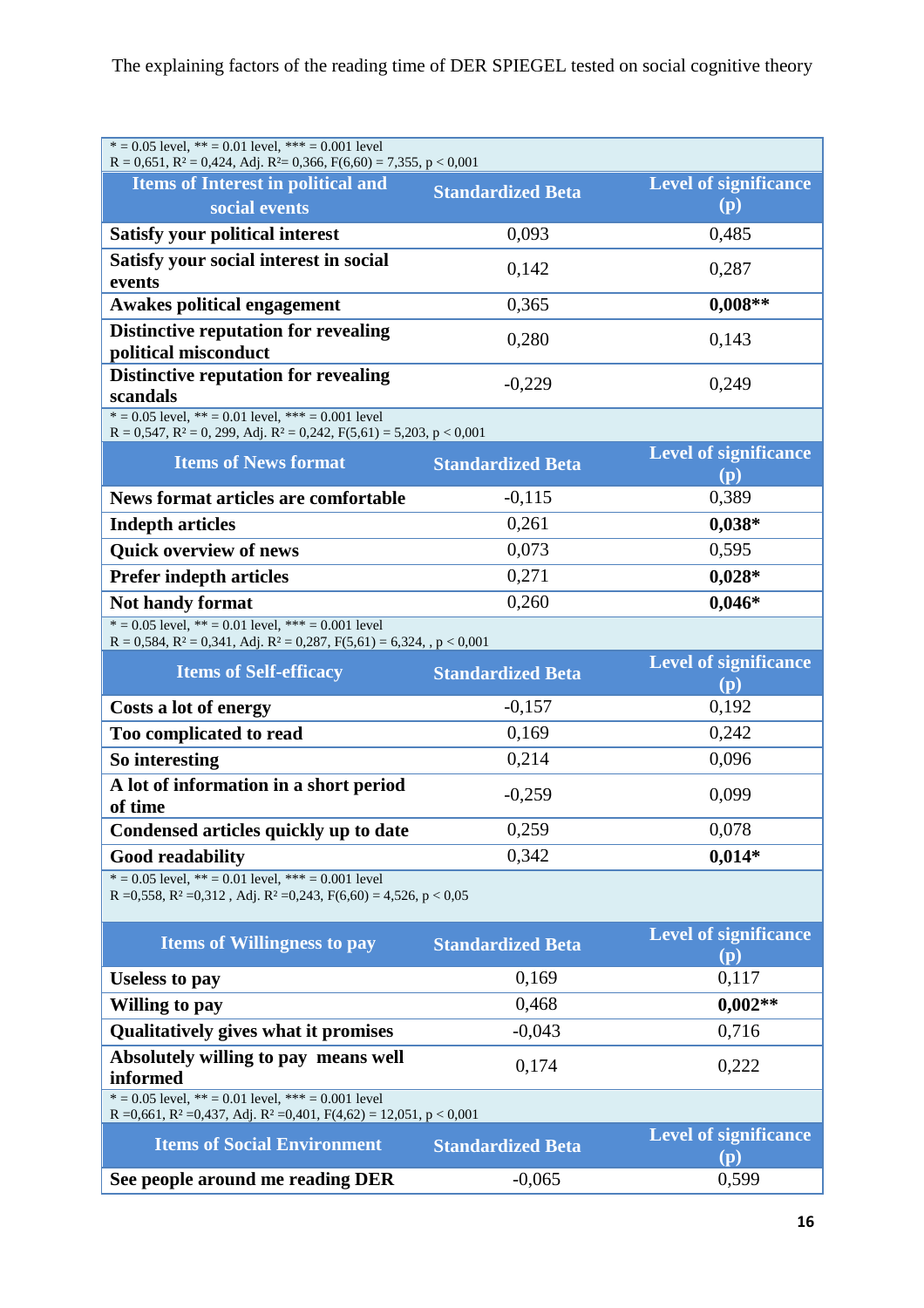| <b>SPIEGEL</b>                                                                                                                        |          |           |
|---------------------------------------------------------------------------------------------------------------------------------------|----------|-----------|
| In my family DER SPIEGEL has                                                                                                          | 0,259    | $0.045*$  |
| important meaning                                                                                                                     |          |           |
| What I get out of DER SPIEGEL I can                                                                                                   | 0,360    | $0,006**$ |
| use in small talks                                                                                                                    |          |           |
| People I respect advise reading                                                                                                       | $-0,223$ | 0,127     |
| <b>DER SPIEGEL</b>                                                                                                                    |          |           |
| Know more about world affairs                                                                                                         | 0,225    | 0,089     |
| Good information about other cultures                                                                                                 | 0,166    | 0,216     |
| $* = 0.05$ level, $** = 0.01$ level, $*** = 0.001$ level<br>$R = 0,593, R^2 = 0,351, Ad$ j. $R^2 = 0,287, F(6,60) = 5,417, p < 0,001$ |          |           |
|                                                                                                                                       |          |           |

First, the items of the variable "Socio-demographics" (age, gender, level of education, subscription of DER SPIEGEL and subscription of a daily newspaper) were entered into a multiple regression analysis as predictor variables. We found an extremely significant result  $(R = 0.598, R^2 = 0.357, Ad$ j.  $R^2 = 0.305, F(5,61) = 6,787, p < 0.001$ ). In this example 35,7% of the variance of reading time can be explained by the items of the variable "Sociodemographics". The items "Level of education" and "Subscription of DER SPIEGEL*"*  significantly contribute to the amount of explained variance ( $p = 0.047$  and  $p = 0.000$ ). Secondly, the items of the variable "Reading as further education" were entered as predictors and results show that there are extremely significant results ( $R = 0.641$ ,  $R^2 = 0.412$ , Adj.  $R^2 =$ 0,353,  $F(6,60) = 6,993$ ,  $p < 0,001$ ). 41,2% of the variance of the variable reading time can be explained by the items of the variable "Reading as further education"*.* The item "By reading DER SPIEGEL I want to learn about society" significantly contributes to the amount of explained variance ( $p = 0.001$ ). Next, the results of the variable "Surveillance needs" show that it explains approximately 42,4% of the variance of reading time*.* This amount of variation is also extremely significant (R = 0,651, R<sup>2</sup> = 0,424, Adj. R<sup>2</sup> = 0,366, F(6,60) = 7,355, p < 0,001). Here, the item "I better understand the world" significantly contributes to the amount of explained variance ( $p = 0.047$ ). Fourthly, the items of the variable "Interest in political and social events" were entered into a multiple regression analysis. This amount of variation is extremely significant, too (R = 0,547, R<sup>2</sup> = 0, 299, Adj. R<sup>2</sup> = 0,242, F(5,61) = 5,203, p < 0,001). Here, the item "awakes political engagement" significantly contributes to the amount of explained variance ( $p = 0.008$ ). Fifthly, the results of the items of the variable "News" format" explain 34,1% of the variance of the variable reading time  $(R = 0.584, R^2 = 0.341, R^2 = 0.341)$ Adj.  $R^2 = 0.287$ ,  $F(5.61) = 6.324$ ,  $p < 0.001$ ). This amount of variation is again extremely significant. The items "I would say that DER SPIEGEL has in-depth articles", "I prefer DER SPIEGEL articles in-depth to short articles in daily newspapers" and "The news format of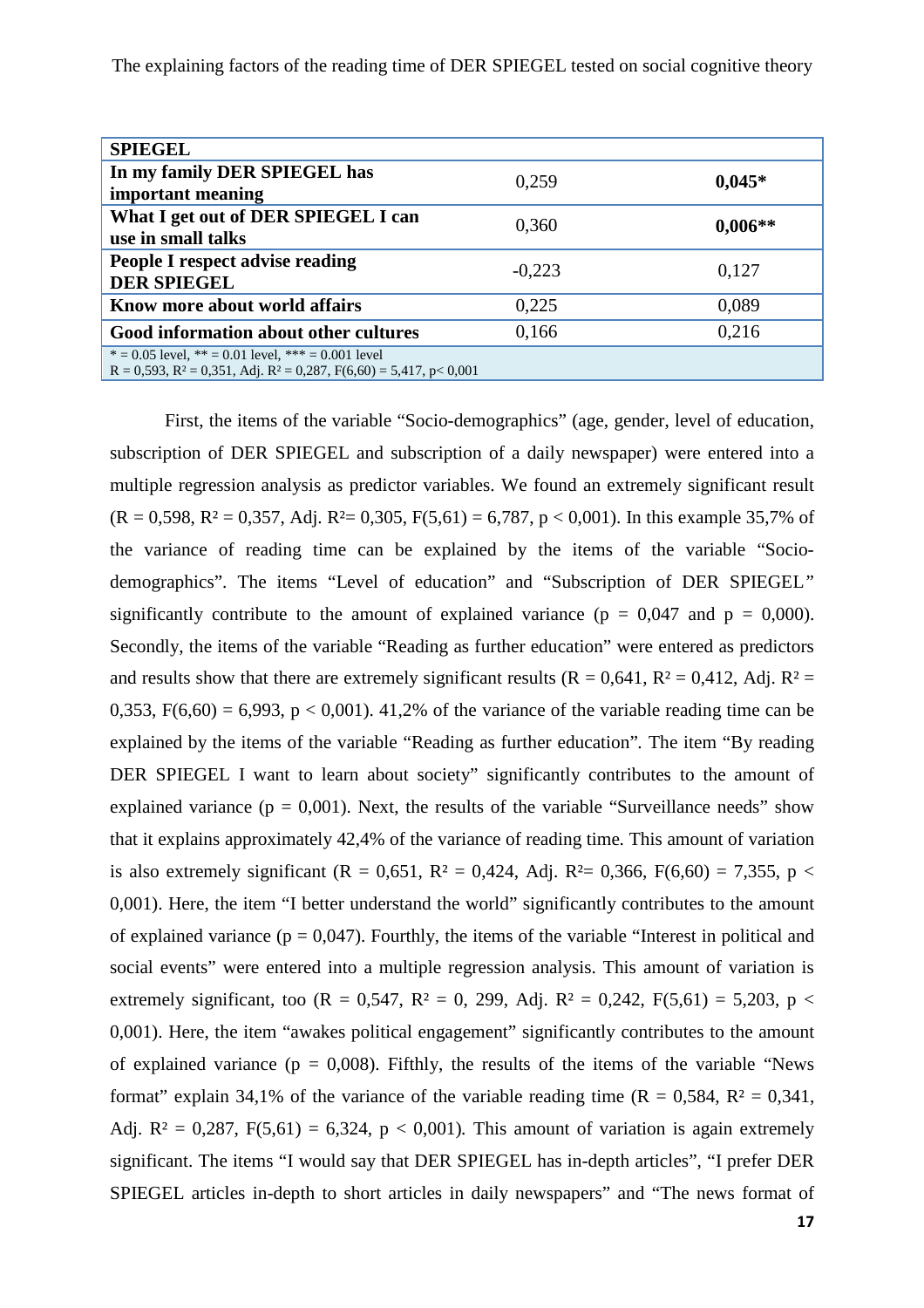DER SPIEGEL is not handy" significantly contribute to the amount of explained variance (p  $= 0.038$ ,  $p = 0.028$  and  $p = 0.046$ ). Then, the items of the variable "Self-efficacy" were filled in as predictors. The results indicate that approximately 31,2% of the variance of the variable reading time can be explained by the items of the variable "Self-efficacy" ( $R = 0.558$ ,  $R^2 =$ 0,312, Adj.  $R^2 = 0.243$ ,  $F(6,60) = 4,526$ ,  $p < 0.01$ ). Here, the item "The readability of DER SPIEGEL is good: I read the paper easily" significantly contributes to the amount of explained variance ( $p = 0.014$ ). Seventy, the items of the variable "Willingness to pay" were filled in as predictors and the results show that they are extremely significant ( $R = 0.661$ ,  $R^2 =$ 0,437, Adj.  $R^2 = 0,401$ ,  $F(4,62) = 12,051$ ,  $p < 0,001$ ). One can say that the items of the variable "Willingness to pay" explain 43,7% of the variance of the variable reading time. Here, the item "I am willing to pay for news of DER SPIEGEL*"* significantly contributes to the amount of explained variance  $(p = 0.002)$ . Finally, the items of the variable "Social environment" were filled in. The results indicate that 35,1% of the variance of reading time can be explained by the items of the variable "Social environment". This amount of variation is again extremely significant (R = 0,593, R<sup>2</sup> = 0,351, Adj. R<sup>2</sup> = 0,287, F(6,60) = 5,417, p < 0,001). Here, the items "In the family I grew up, DER SPIEGEL has an important meaning" and "What I get out of the news in DER SPIEGEL do I use in small talks" significantly contribute to the amount of explained variance ( $p = 0.045$  and  $p = 0.006$ ).

When considering the standardized beta values (see Table 4), it is noticeably that the higher the value of beta, the higher is the level of significance. Further, it is obvious that all adjusted  $\mathbb{R}^2$  values were lower than  $\mathbb{R}^2$  values. This is normal because adjusted  $\mathbb{R}^2$  is a modification of R² that corrects the number of variables included in the prediction model. Adjusted R² will not be discussed in more detail.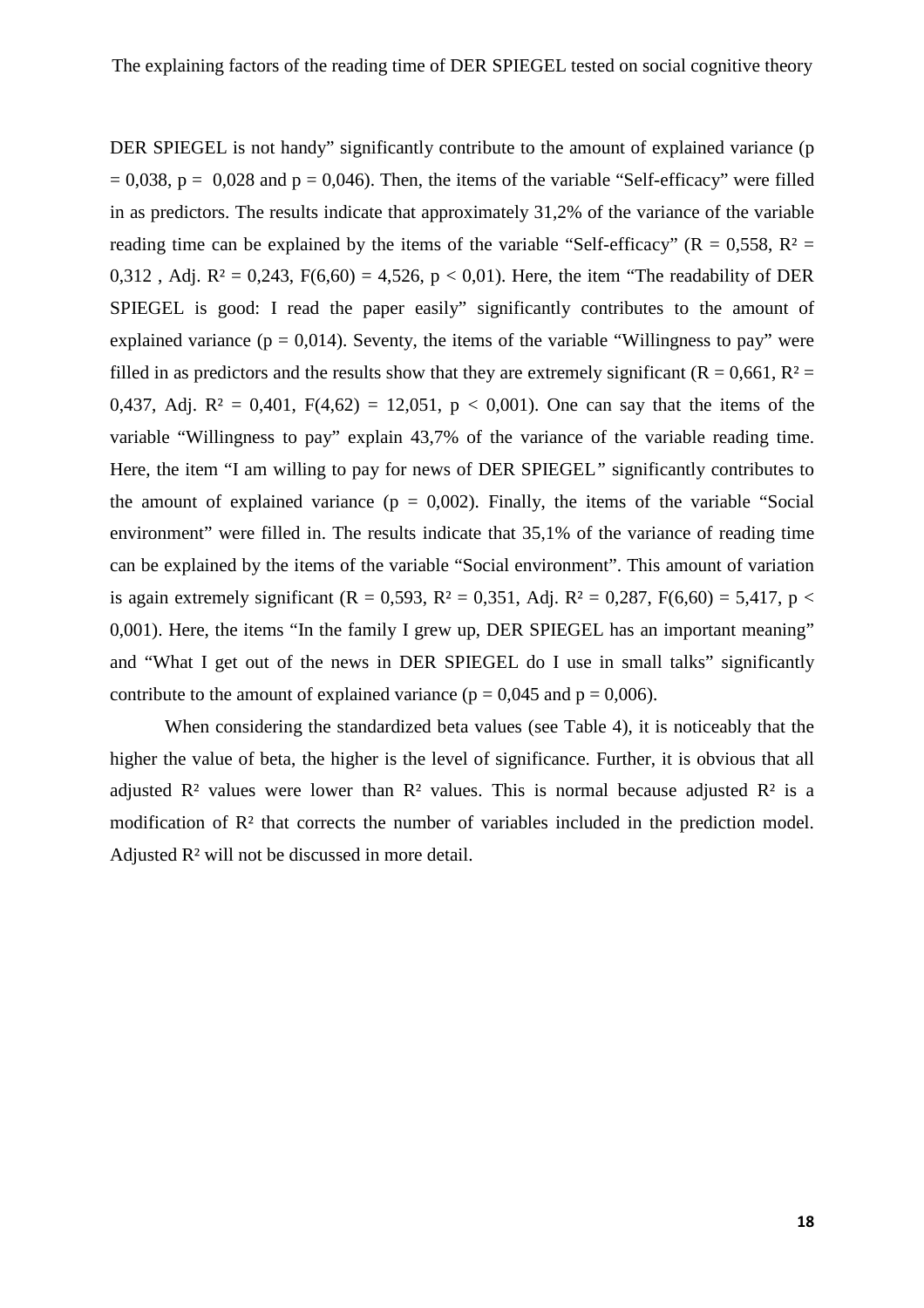#### **4. Discussion**

# *4.1 Conclusion:*

This bachelor thesis focused on a model of social cognitive theory to specify the explaining factors of the reading time of the German magazine DER SPIEGEL. The questionnaire's assessment of the scale reliability shows that all values of Cronbach's alpha were high enough for a reliable measurement, so there was no reason to adjust scales by removing items. The results only show a small variability between the items. This indicates that the questionnaire in this study was a good instrument.

In reaction to the research question seven linear regression analyses were conducted, to look which variables explain the reading time. Because of the high scale reliability of the constructs, the mean scores of the items per construct were determined. The results demonstrate that the highest predictor of the variance of reading time is the variable "Surveillance needs". This shows that this sample is mostly attracted by the variable "Surveillance needs". The second highest predictor is the variable "Reading as further education". A possible reason for the first two ranks might be the high level of education in this sample (83,6% have high school level or higher). Next, follow the variables "Willingness to pay", and "Interest in political and social events". We were surprised about the results of the variable "Interest in political and social events", because this variable was only on rank four. This was unexpected, because DER SPIEGEL describes itself as a magazine, which has a main focus on political and social events (see introduction). On rank five and six are the variables "Social Environment" and "News format". Surprisingly, the variable "News format" is on rank 6, because the news format of DER SPIEGEL is an advantage in comparison to daily newspapers. We would have guessed that this variable would have been a stronger predictor. The lowest predictor of the variance of the reading time is the variable "Selfefficacy", which measured if one sees oneself as capable to read DER SPIEGEL.

The results of the eight multiple regression analyses with the items filled in showed that all variables predict the dependent variable, reading time. Thereby, the most significant items are participant's level of education, if one subscribes to DER SPIEGEL, if one learns about society, if one better understands the world, if one's political engagement is awoken, if one thinks that there are indepth articles, if one prefers indepth articles, if it is not a handy format, if it has a good readability, if one is willing to pay, if the magazine has an important role in one's family and what one gets out of DER SPIEGEL one can use in small talks.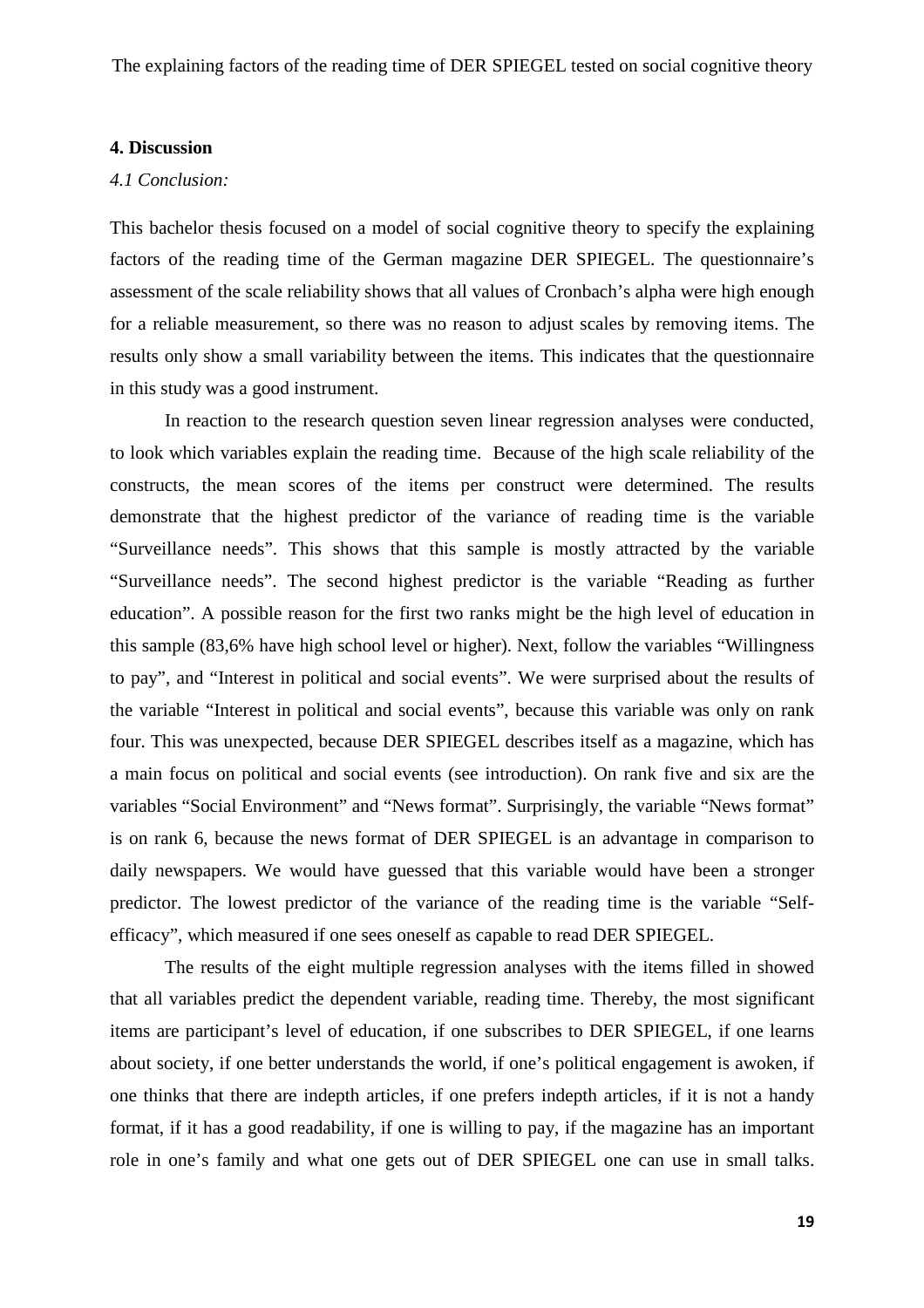Nearly all variables are extremely significant. Only the variable self-efficacy indicates a highly significant result.

#### *4.2 Limitations of the present study:*

Of course, some limitations of this study should be acknowledged.

In our view they are twofold. First, snowball sampling unfortunately introduces bias, because the technique itself reduces the likelihood that the sample will represent a good cross section from the population. Here, only people with internet access, the ability to surf in the internet and volunteer bias participated (for more disadvantages of web questionnaires, see Wright, 2005). Furthermore, when comparing the socio-demographics of this sample with a study conducted by DER SPIEGEL, following results of the age distribution are of importance: In our sample much more participants were "25 or under", while in the study conducted by DER SPIEGEL this age group was much lower (29 or under: 21,3%). As already mentioned, in this sample older people are underrepresented. When looking at the level of education it is noticeably that in our sample, as in the study conducted by DER SPIEGEL, there are more educated people than less educated people. But people, who have the certificate of secondary school, are in this sample underrepresented. Therefore, conclusions have to be made with reservation. Second, criticism can also be presented when looking at the summarized reading time. In this sample the reading time on one edition of DER SPIEGEL (88 minutes) lies beyond average (141 minutes). Probably, this is the case because subscribers and non-subscribers of DER SPIEGEL could participate.

#### *4.3 Suggestions for further research:*

The primary focus of this research concerned the explaining factors of reading time of DER SPIEGEL. The results obtained allow much further research:

In further research in this field it might be very insightful to compare responses of subscribers of DER SPIEGEL with responses of non-subscribers. Further, one also should let people participate, who don't have internet access. Future research with a representative respondent group could avert this problem. Another suggestion is that more questions about the content of DER SPIEGEL are needed. Then, of course, further investigations are needed before we can know with any certainty what exactly attracts readers to read DER SPIEGEL and what information they retain. A last remark for further research is that complementary, it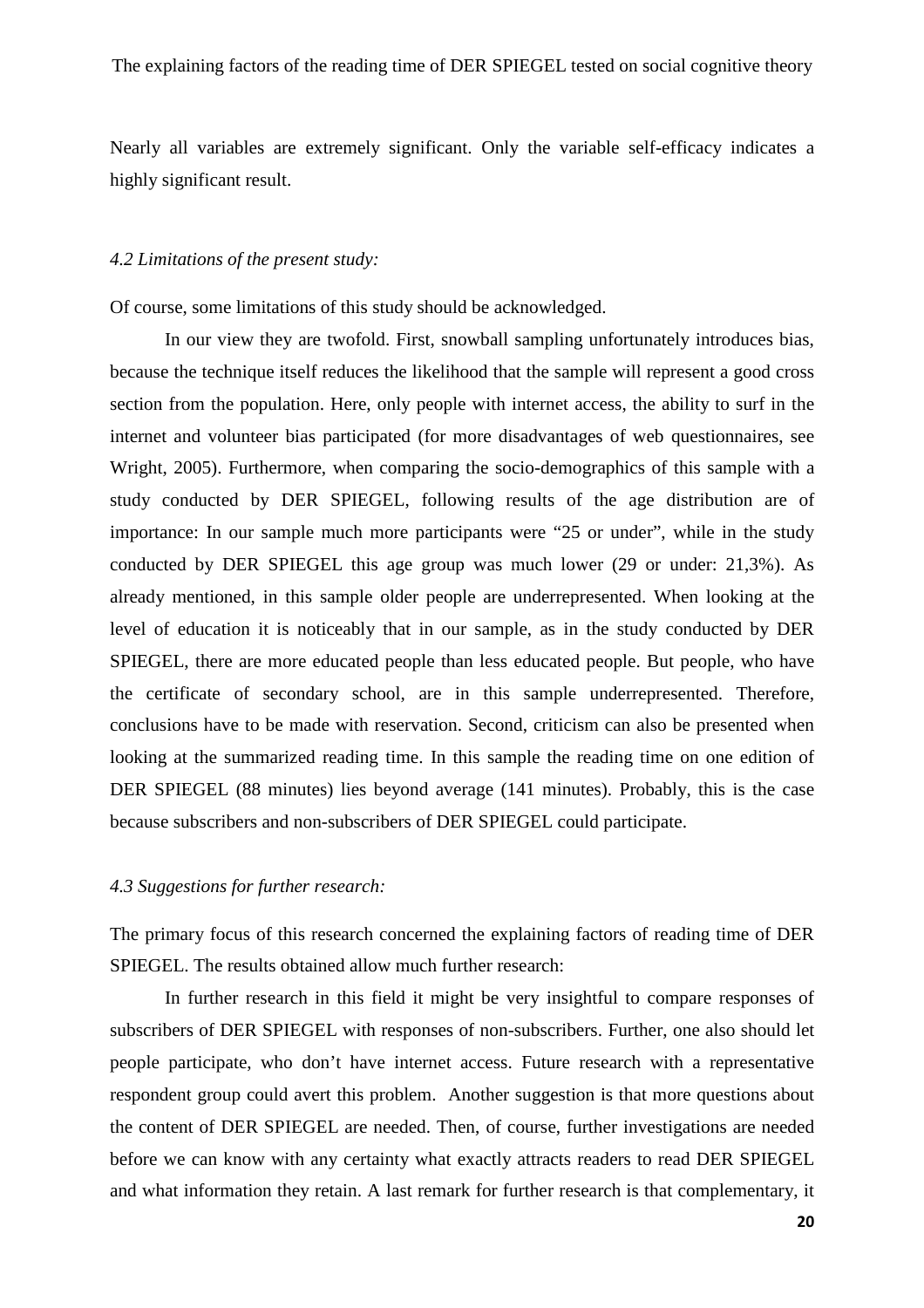would be very useful to do qualitative research to investigate a broader focus. The explaining factors of DER SPIEGEL cannot be entirely understood or evaluated only via a web based questionnaire. There is a subjective, qualitative side of reading DER SPIEGEL that must be considered as well. Consequently, one would receive deeper answers and could test more specific influencing factors.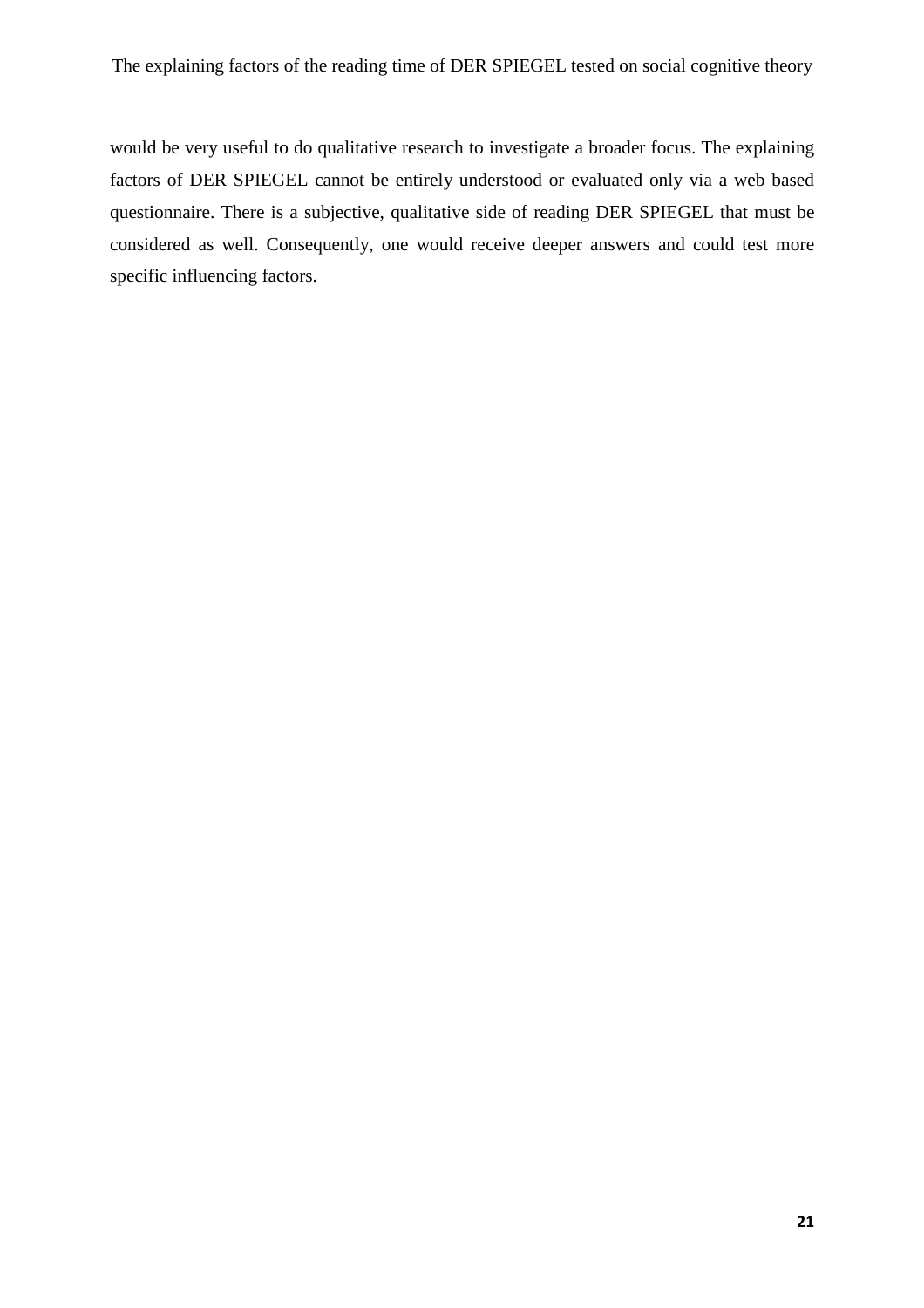#### **References:**

- **Bandura, A. (1986).** *Social foundations of thought and action: A social cognitive theory.*  Englewood Cliffs, NJ: Prentice-Hall.
- **Bandura, A. (1989).** Social cognitive theory. In R. Vasta (Ed.), *Annals of child development. Vol. 6. Six theories of child development* (pp. 1-60). Greenwich, CT: JAI Press.
- **Bandura, A. (2002).** Social cognitive theory of mass communication. In J. Bryant & D. Zillmann (Eds.), *Media effects: advances in theory and research (2. Aufl.)* (pp. 121- 151). Mahwah: Lawrence Erlbaum Associates.
- **Barnett, E. & Casper, M. ( 2001).** A Definition of "Social Environment", *American Journal of Public Health*, Vol. 91, No. 3.
- **Bartholomew, L. K., Parcel, G. S., Kok, G., & Gottlieb, N. H. (2006)**. *Planning health promotion programs: An intervention mapping approach.* San Francisco: Jossey-Bass.
- **De Waal, E. & Schoenbach, K. (2008).** Presentation style and beyond: How print newspapers and online news expand awareness of public affairs issues, *Mass Communication & Society*, 11: 1-16.
- **D'Haenens, L., Jankowsky, N. & Heuvelman, A. (2004).** News in online and print newspapers: Differences in reader consumption and recall. *New Media and Society, 6*(3), 363-382.
- **Ghanem, S. I**. "Newspaper." *The International Encyclopedia of Communication*. Donsbach, Wolfgang (ed). Blackwell Publishing, 2008. Blackwell Reference Online. Retrieved at 15 May, 2011 at: www.communicationencyclopedia.com/subscriber/tocnode?id=g9781405131995\_chu nk\_g978140513199519\_ss35-1
- **Goodman, L.A. (1961)**. "Snowball sampling". *Annals of Mathematical Statistics* 32 (1): 148– 170.
- Jankowsky, N.W. and M. van Selm (2000). Traditional News Media Online: An examination of Added Values, *Communications: The European Journal of Communication Research 25*(1):85-101.
- **Morris, M. and Organ, C. (1996).** The Internet as a Mass Medium, *Journal of Communication 46*(1): 39-50.
- **Nunnally, J.C., & Bernstein, I.H. (1994).** Psychometric theory (3rd edition), New York, McGraw-Hill.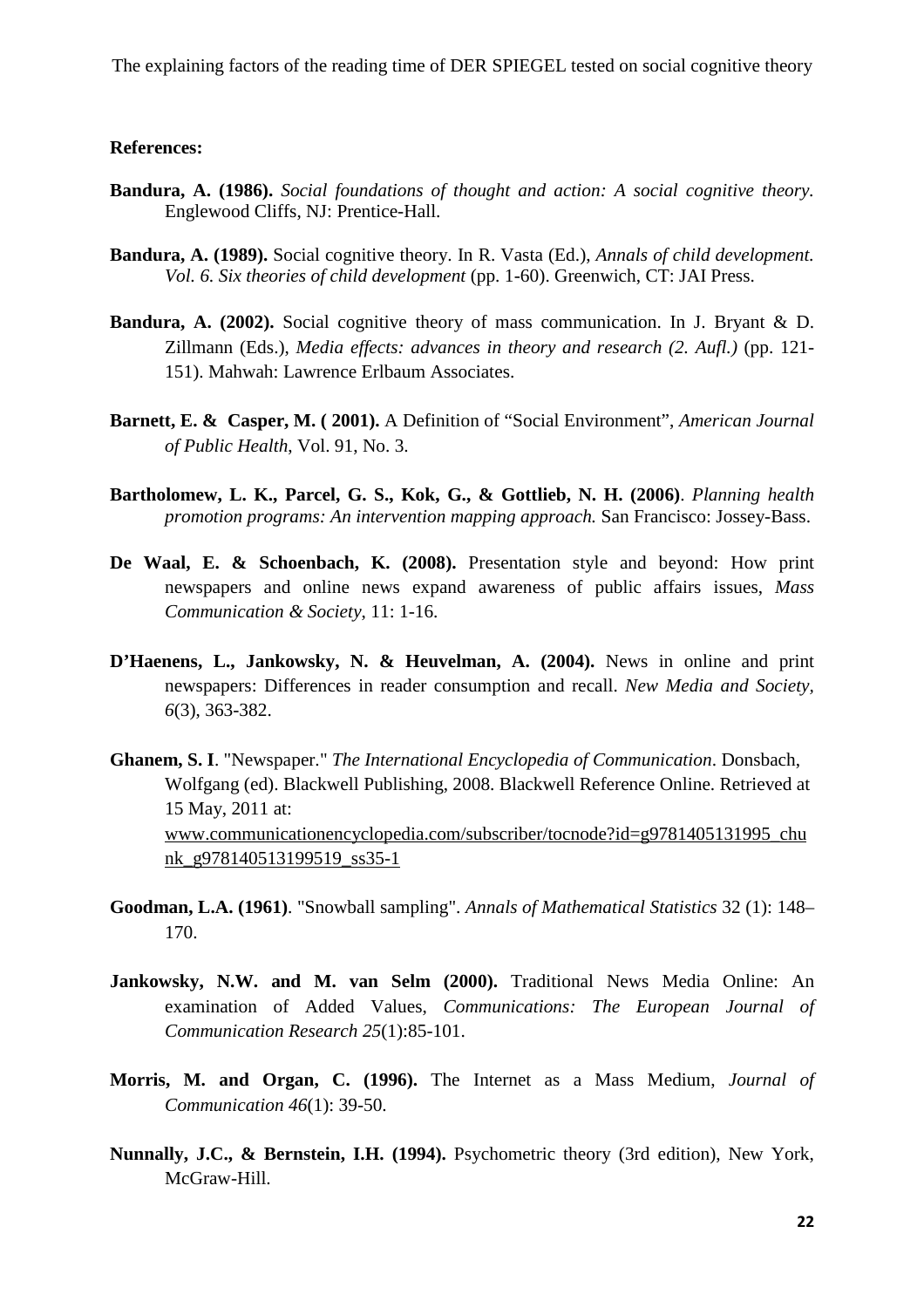- **Peng, F.Y., Tham; N.I. and H. Xiaoming (1999).** "Trends in Online Newspapers: *A Look at the US Web' Newspaper Research Journal 20*(2): 52-63.
- **Peters, O. (2007).** *Social psychological determinants of mobile communication technology use and adoption. A comparison of three models to explain and predict mobile communication technology behavior.* Enschede, NL: University of Twente.
- **Schoenbach, K. (2004).** A balance between imitation and contrast: What makes newspapers successful? A summary of internationally comparative research. *Journal of Media Economics,17,* 219-227.
- **Schoenbach, K., De Waal, E. & Lauf, E. (2005).** Online and print newspapers: Their impact on the extent of the perceived public agenda, *European Journal of Communication, (20*): 245-258.
- **Schoenbach, K., De Waal, E. & Lauf, E. (2005).** *Online kranten en maatschappelijke betrokkenheid: Een onderzoek naar de invloed van het lezen van online versus gedrukte dagbladen op de publieke agenda in Nederland*, Den Haag, The Netherlands, Bedrijfsfonds voor de Pers.
- **Schoenville, S. (2007).** *This just in: analysis of factors influencing online newspaper reading behaviour*. Retrieved at 12 May, 2011, via Universiteit Twente, Faculty GW of Behavioral Science, at: www.essay.utwente.nl/58916/
- **Schulz, W. (2003).** Mediennutzung und Umweltbewusstsein: Dependenz- und Priming-Effekte [Media Use and Environmental Consciousness: Dependency and Priming Effects], *Publizistik 48:* 387-413.
- **Schulz, W. (2011).** *Politische Kommunikation. Theoretische Ansätze und Ergebnisse empirischer Forschung.* Wiesbaden VS: Verl. für Sozialwiss.
- **Schwalbe, Carol B**. "Magazine." *The International Encyclopedia of Communication*. Donsbach, Wolfgang (ed). Blackwell Publishing, 2008. Blackwell Reference Online. At: www.communicationencyclopedia.com/subscriber/tocnode?id=g9781405131995\_chu

nk\_g978140513199518\_ss1-1 (Retrieved at 15 May, 2011)

- www.abo.spiegel.de/go/place?from=adwords&et\_cid=7&et\_lid=5870&et\_sub=adwords&tdui d=e875bd9c94b2eff5a42e73df89d0e12f (Retrieved at 15 May, 2011)
- www.medialine.de/media/uploads/projekt/medialine/docs/bestellung\_download/marktanalyse n/2009/foc\_ma\_infotech\_200909.pdf (Retrieved at 5 May, 2011)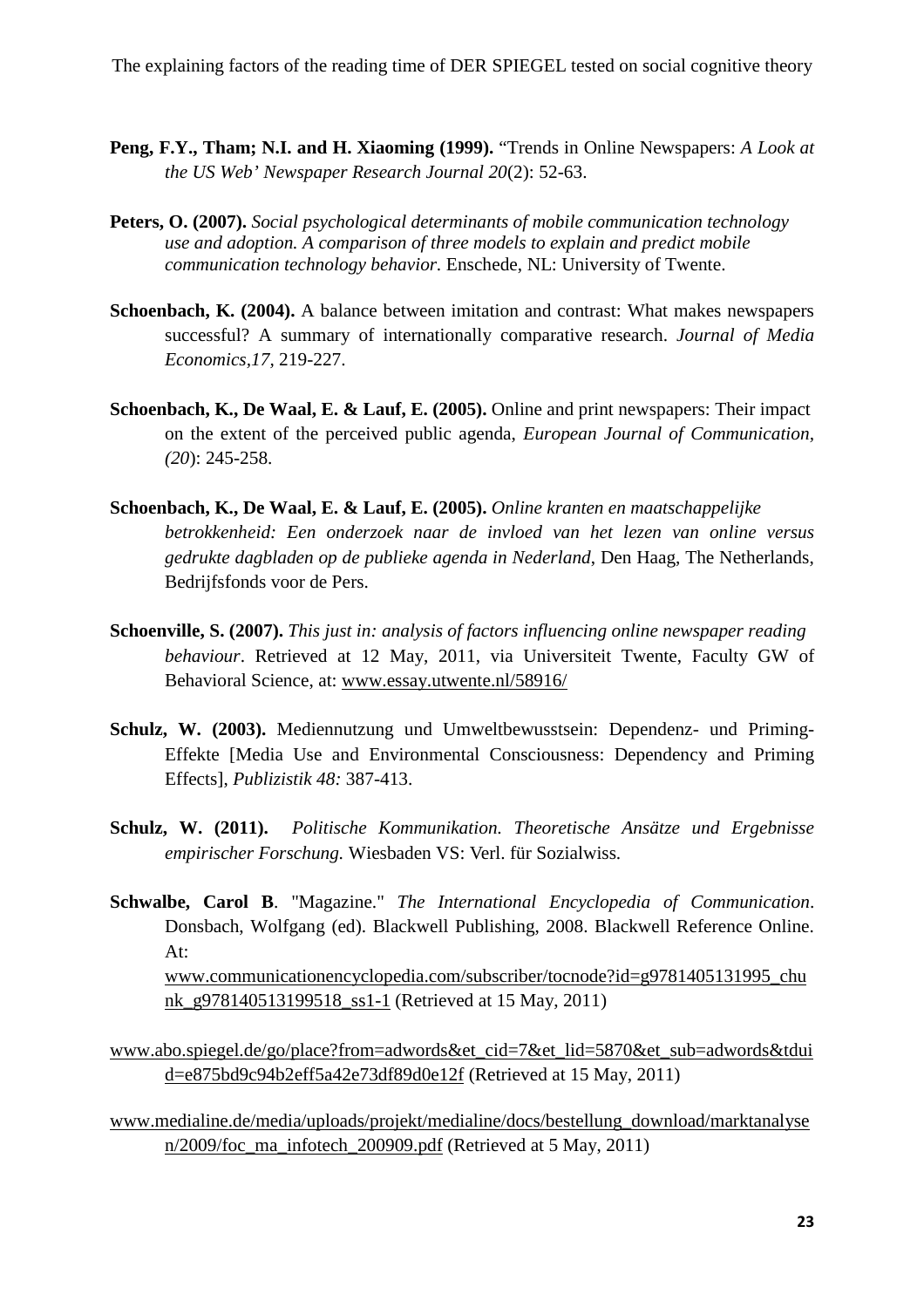- www.medialine.de/media/uploads/projekt/medialine/docs/bestellung\_download/marktanalyse n/2008/foc\_ma\_medien\_200808.pdf (Accessed at 13 May, 2011)
- www.spiegelqc.de/deutsch/media/dokumente/partner/argumentationen/sp\_broschure\_kaufakti ve\_2011.pdf (Retrieved at 19 May, 2011)
- www.spiegelgruppe.de/spiegelgruppe/home.nsf/Navigation/00725D93EF0ABA5BC1256FD6 00330072?OpenDocument (Retrieved at 19 May, 2011)

www.vdz.de/uploads/media/Branchendaten\_2010.pdf (Retrieved at 19 May, 2011)

- **Wolswinkel, H. (2008).** *New paper reading: the explaining factors of newspaper reading behavior of young adults* (Unpublished master's thesis). Universiteit Twente, Twente, Enschede.
- **Wright, K. B. (2005).** Researching Internet-based populations: Advantages and disadvantages of online survey research, online questionnaire authoring software packages, and web survey services. *Journal of Computer-Mediated Communication, 10*(3), article 11.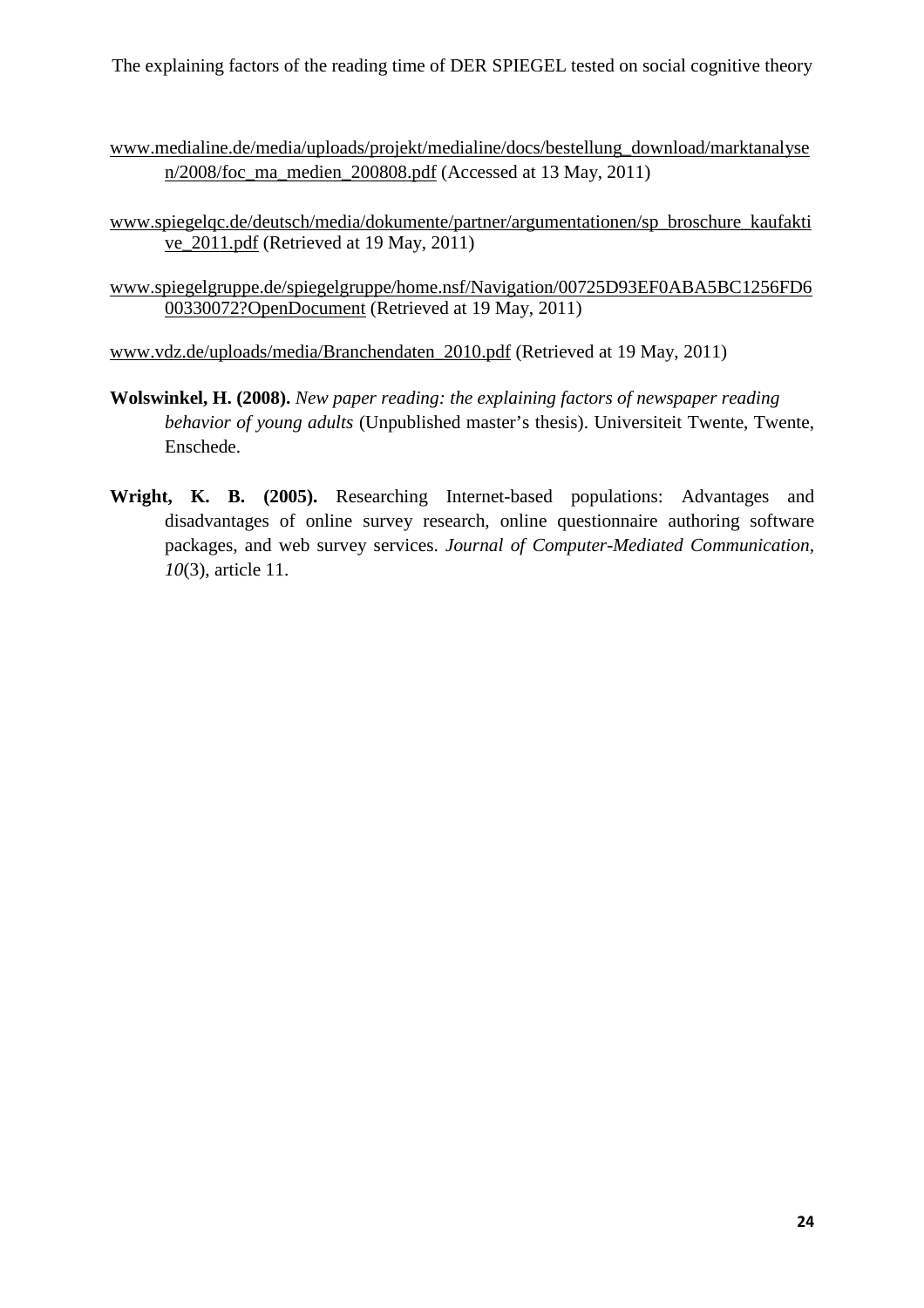# **Appendix A: Introduction to the study and final questionnaire**

Hi! I am Sarah Niedermeier, studying psychology at the Universiteit Twente in Enschede. I ask you to take part in this survey for my bachelor thesis. The purpose of this study is to find the explaining factors of reading the magazine DER SPIEGEL. Please, only take part in this study if you have read DER SPIEGEL at least a few times!

The questionnaire is divided into three parts. First, I ask a few personal questions about you and your reading behavior regarding DER SPIEGEL. In part two, a few statements are given. Please, specify your level of agreement or disagreement. In the last part, there are again a few statements. Here you are asked to specify your interest. The completion of this session will take approximately 15 minutes. Your responses will be anonymous.

In the end of the questionnaire you have got the option to fill in your email-address to receive more information about the study when it is finished.

Please answer the questions as honest as possible.

Thank you very much for your participation! Have fun!

# **Final Questionnaire:**

# **Socio-demographic factors:**

*What is your age? What is your gender? What is the highest level of education you have completed? Do you subscribe to DER SPIEGEL? Do you subscribe to a daily newspaper?* 

**DER SPIEGEL reading time:**  *How often do you read DER SPIEGEL?* 

# **Reading as further education:**

*For me reading DER SPIEGEL means lifelong learning. I think reading DER SPIEGEL means to learn. I read DER SPIEGEL to improve my general knowledge. Readers of DER SPIEGEL know more. By reading DER SPIEGEL I want to learn about society. I learn a lot by reading DER SPIEGEL.* 

# **Surveillance needs:**

*By reading DER SPIEGEL I want know what's going on in the world. By reading DER SPIEGEL I better understand the world. The news in DER SPIEGEL informs me about daily life.*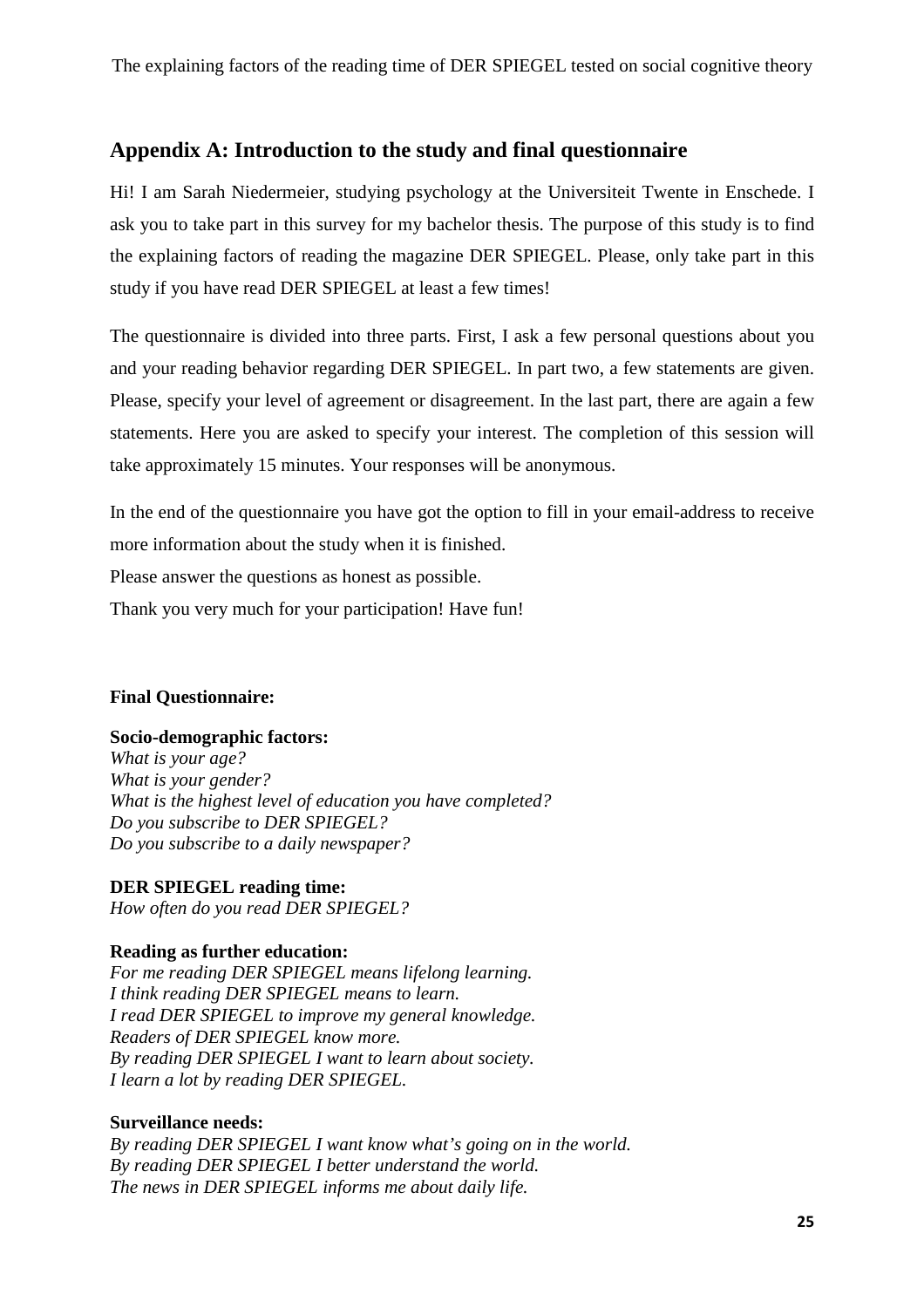*By reading DER SPIEGEL I want to keep up with politics. By reading DER SPIEGEL I want to be informed about international news. Reading DER SPIEGEL helps me to understand more about financial and economic developments.* 

# **Interest in political and social events:**

*Does reading DER SPIEGEL satisfy your political interest? Does reading DER SPIEGEL satisfy your social interest in social events? Would you say that DER SPIEGEL awakes your political engagement? Would you say that DER SPIEGEL has a distinctive reputation for revealing political misconduct? Would you say that DER SPIEGEL has a distinctive reputation for revealing scandals?* 

# **News format:**

*Regarding the news format of DER SPIEGEL the articles are comfortable to read. I would say that DER SPIEGEL has in-depth articles. DER SPIEGEL gives a quick overview of the news. I prefer DER SPIEGEL articles in-depth to short articles in daily newspapers. The news format of DER SPIEGEL is not handy.* 

# **Self-efficacy:**

*Reading DER SPIEGEL costs me a lot of energy. It is so interesting to read DER SPIEGEL. By reading DER SPIEGEL I can get a lot of information in a short period of time. The topics in DER SPIEGEL are so condensed that it's easy for me to be quickly up-to-date. The readability of DER SPIEGEL is good: I read the paper easily. Most times the news in DER SPIEGEL is too complicated to read.* 

# **Willingness to pay:**

*It is useless to pay for news of DER SPIEGEL. I am willing to pay for news of DER SPIEGEL. Qualitatively, DER SPIEGEL gives what it promises. I am absolutely willing to pay for DER SPIEGEL, because I am well informed in a short time.* 

# **Social environment:**

*I see people around me reading DER SPIEGEL frequently. In the family I grew up, DER SPIEGEL has an important meaning. What I get out of the news in DER SPIEGEL do I use in small talks. People I respect advise me to read DER SPIEGEL. Each time after reading another edition of DER SPIEGEL I know more about world affairs. DER SPIEGEL gives good information about other cultures.*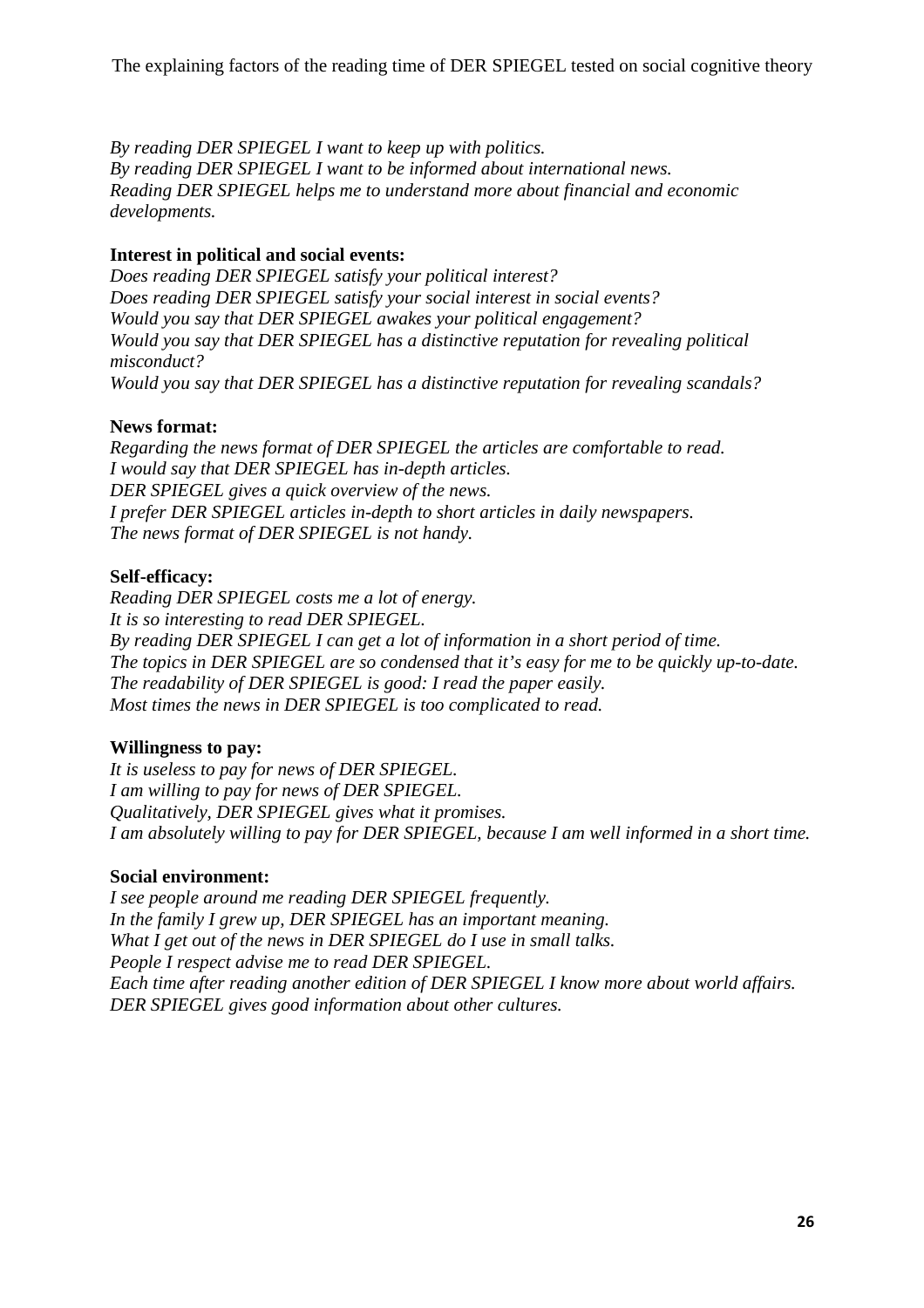# **Appendix B: Sample results of Cronbach's alpha**

# **Reading as further education (6)**

#### **Reliabilitätsstatistiken**

| Cronbachs | Anzahl der |
|-----------|------------|
| Alpha     | Items      |
|           |            |

# **Surveillance needs (6)**

#### **Reliabilitätsstatistiken**

| Cronbachs | Anzahl der |
|-----------|------------|
| Alpha     | Items      |
| ΩΩΛ       |            |

# **Interest in political and social events (5)**

| Reliabilitätsstatistiken |  |  |  |
|--------------------------|--|--|--|
| Cronbachs<br>Anzahl der  |  |  |  |
| Alpha<br>Items           |  |  |  |

 $,838$ 

# **News format (5)**

#### **Reliabilitätsstatistiken**

| Cronbachs<br>Alpha | Anzahl der<br>Items                                                |  |  |  |
|--------------------|--------------------------------------------------------------------|--|--|--|
|                    |                                                                    |  |  |  |
|                    | [RECODE NotHandyDSformat $(1=5)$ $(2=4)$ $(3=3)$ $(4=2)$ $(5=1)$ ] |  |  |  |

#### **Self-efficacy (6)**

#### **Reliabilitätsstatistiken**

| Cronbachs | Anzahl der |
|-----------|------------|
| Alpha     | Items      |
| 783       |            |

[RECODE CostsAlotOfEnergy TooComplicatedToRead (1=5) (2=4) (3=3) (4=2) (5=1)]

 $(5=1)$ ]

# **Willingness to pay (4)**

#### **Reliabilitätsstatistiken**

| Cronbachs<br>Alpha | Anzahl der<br>Items                          |  |         |
|--------------------|----------------------------------------------|--|---------|
| 765                |                                              |  |         |
|                    | [RECODE UselessToPay $(1=5)$ $(2=4)$ $(3=3)$ |  | $(4=2)$ |

# **Social environment (6)**

#### **Reliabilitätsstatistiken**

| Cronbachs | Anzahl der |
|-----------|------------|
| Alpha     | Items      |
| 781       |            |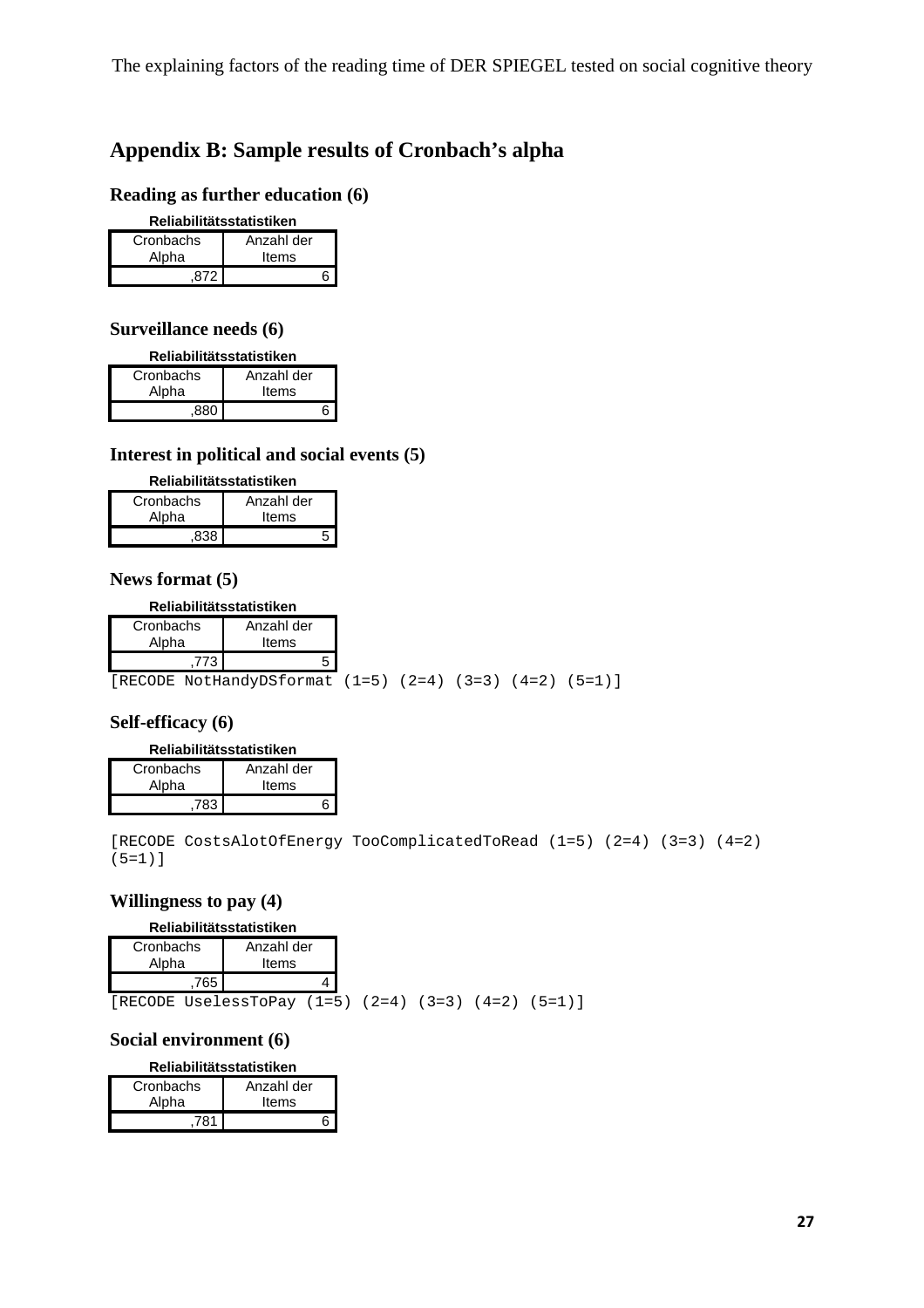# **Appendix C: Sample results of linear regression analyses**

# **Dependent variable: Reading time**

# **Independent variable: Mean score of reading as further education**

| Modellzusammenfassung |       |           |                        |                    |  |  |
|-----------------------|-------|-----------|------------------------|--------------------|--|--|
| Modell                |       |           |                        | Standardfehler des |  |  |
|                       |       | R-Quadrat | Korrigiertes R-Quadrat | Schätzers          |  |  |
| <b>Service</b>        | .542ª | .294      | .283                   | .43115             |  |  |

a. Einflußvariablen : (Konstante), ReadingAsFurtherEducation

| <b>ANOVA</b> <sup>b</sup>                                        |                              |          |                        |        |                   |
|------------------------------------------------------------------|------------------------------|----------|------------------------|--------|-------------------|
| Modell                                                           | Quadratsumme                 | df       | Mittel der<br>Quadrate |        | Sig.              |
| Regression<br>Nicht standardisierte<br><b>Residuen</b><br>Gesamt | 55,495<br>133,132<br>188,627 | 65<br>66 | 55,495<br>2,048        | 27,094 | ,000 <sup>a</sup> |

a. Einflußvariablen : (Konstante), ReadingAsFurtherEducation

b. Abhängige Variable: ReadingTime

# **Dependent variable: Reading time Independent variable: Mean score of surveillance needs**

#### **Modellzusammenfassung**

| Modell        |                |           |                        | Standardfehler des |
|---------------|----------------|-----------|------------------------|--------------------|
|               |                | R-Quadrat | Korrigiertes R-Quadrat | Schätzers          |
| <b>States</b> | $.614^{\circ}$ | .U I      | .367                   | .34479             |

a. Einflußvariablen : (Konstante), SurveillanceNeeds

| <b>ANOVA</b> <sup>b</sup>                                        |                              |          |                        |        |          |
|------------------------------------------------------------------|------------------------------|----------|------------------------|--------|----------|
| Modell                                                           | Quadratsumme                 | df       | Mittel der<br>Quadrate |        | Sig.     |
| Regression<br>Nicht standardisierte<br><b>Residuen</b><br>Gesamt | 71,077<br>117,550<br>188,627 | 65<br>66 | 71,077<br>1,808        | 39,303 | $,000^a$ |

a. Einflußvariablen : (Konstante), SurveillanceNeeds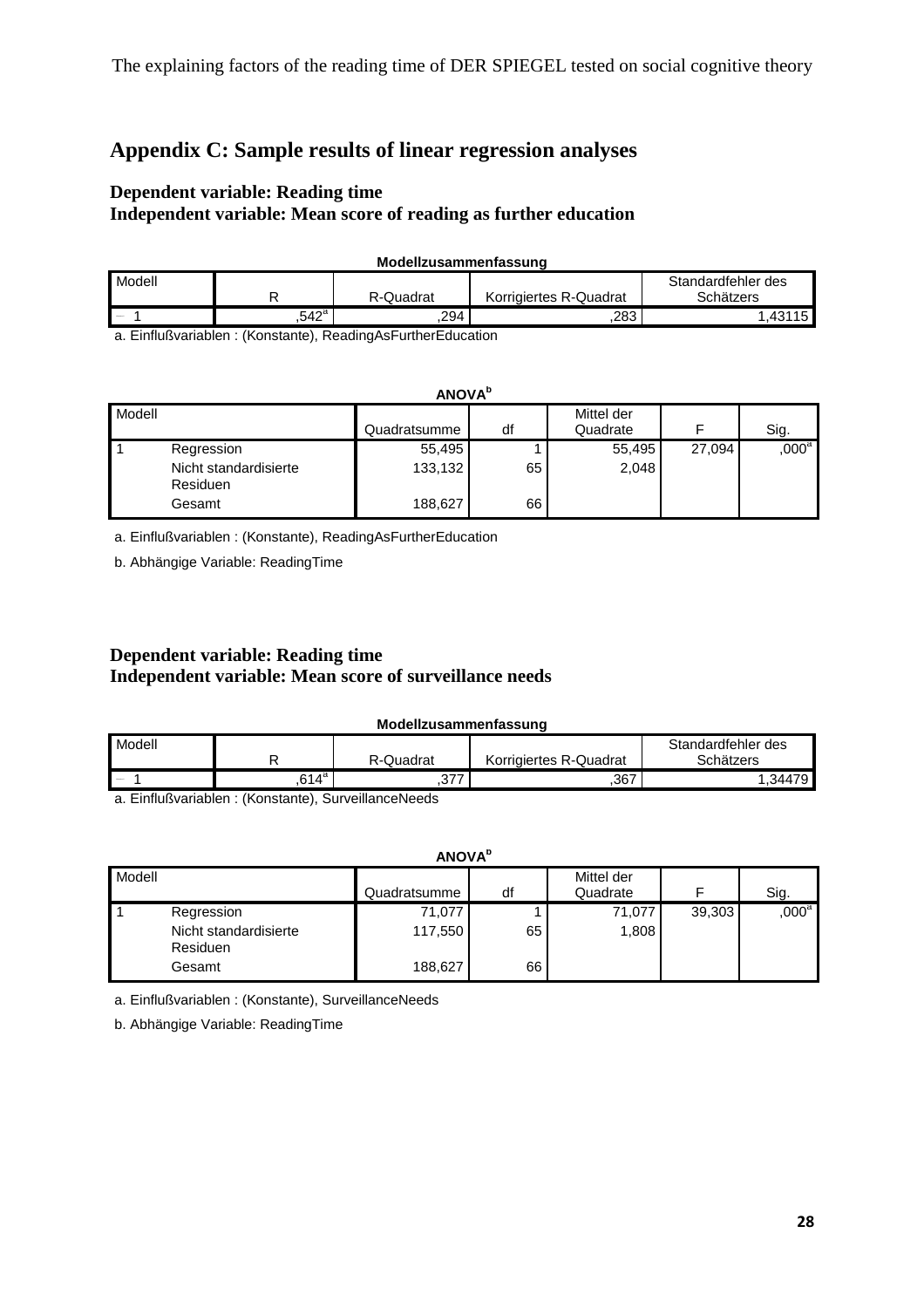# **Dependent variable: Reading time Independent variable: Mean score of interest in political and social events**

| Modellzusammenfassung |                   |           |                        |                                 |  |  |
|-----------------------|-------------------|-----------|------------------------|---------------------------------|--|--|
| Modell                |                   | R-Quadrat | Korrigiertes R-Quadrat | Standardfehler des<br>Schätzers |  |  |
| <b>Allegear</b>       | .486 <sup>a</sup> | 236       | .224                   | .48923                          |  |  |

a. Einflußvariablen : (Konstante), InterestinPoliticalandSocialEvents

|        | <b>ANOVA</b> <sup>b</sup>         |              |    |                        |        |          |
|--------|-----------------------------------|--------------|----|------------------------|--------|----------|
| Modell |                                   | Quadratsumme | df | Mittel der<br>Quadrate | ᆮ      | Sig.     |
|        | Regression                        | 44,470       |    | 44,470                 | 20,052 | $,000^a$ |
|        | Nicht standardisierte<br>Residuen | 144,157      | 65 | 2,218                  |        |          |
|        | Gesamt                            | 188,627      | 66 |                        |        |          |

a. Einflußvariablen : (Konstante), InterestinPoliticalandSocialEvents

b. Abhängige Variable: ReadingTime

# **Dependent variable: Reading time Independent variable: Mean score of news format**

#### **Modellzusammenfassung**

| Modell            |               |           |                        | Standardfehler des |
|-------------------|---------------|-----------|------------------------|--------------------|
|                   |               | R-Quadrat | Korrigiertes R-Quadrat | Schätzers          |
| <b>STATISTICS</b> | $+15^{\circ}$ | 70<br>.   | 160                    | 956ء               |

a. Einflußvariablen : (Konstante), NewsFormat

| <b>ANOVA</b> <sup>b</sup>        |                       |                              |          |                        |        |          |
|----------------------------------|-----------------------|------------------------------|----------|------------------------|--------|----------|
| Modell                           |                       | Quadratsumme                 | df       | Mittel der<br>Quadrate |        | Sig.     |
| Regression<br>Residuen<br>Gesamt | Nicht standardisierte | 32,552<br>156,075<br>188,627 | 65<br>66 | 32,552<br>2,401        | 13,557 | $,000^a$ |

a. Einflußvariablen : (Konstante), NewsFormat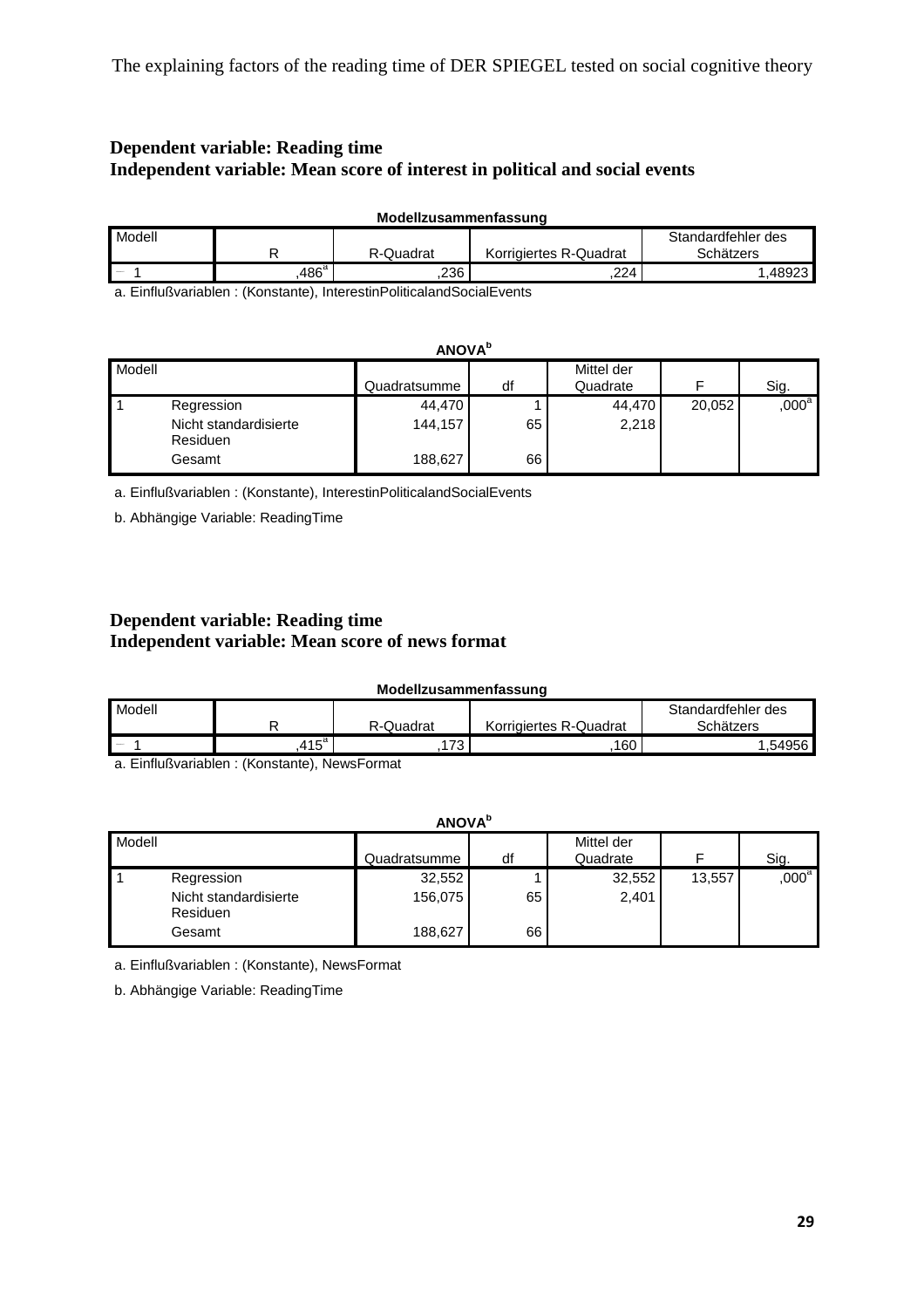# **Dependent variable: Reading time Independent variable: Mean score of self-efficacy**

| Modellzusammenfassung |               |           |                        |                    |  |
|-----------------------|---------------|-----------|------------------------|--------------------|--|
| Modell                |               |           |                        | Standardfehler des |  |
|                       |               | R-Quadrat | Korrigiertes R-Quadrat | Schätzers          |  |
| <b>Service</b>        | $353^{\circ}$ | 124       | 144                    | 1.59414.           |  |

a. Einflußvariablen : (Konstante), Selfefficacy

|        | <b>ANOVA</b> <sup>b</sup>                                 |                              |          |                        |       |          |
|--------|-----------------------------------------------------------|------------------------------|----------|------------------------|-------|----------|
| Modell |                                                           | Quadratsumme                 | df       | Mittel der<br>Quadrate |       | Sig.     |
|        | Regression<br>Nicht standardisierte<br>Residuen<br>Gesamt | 23,443<br>165,184<br>188,627 | 65<br>66 | 23,443<br>2,541        | 9,225 | $,003^a$ |

a. Einflußvariablen : (Konstante), Selfefficacy

b. Abhängige Variable: ReadingTime

# **Dependent variable: Reading time Independent variable: Mean score of willingness to pay**

| Modellzusammenfassung |  |
|-----------------------|--|
|-----------------------|--|

| Modell        |                   |           |                        | Standardfehler des |
|---------------|-------------------|-----------|------------------------|--------------------|
|               |                   | R-Quadrat | Korrigiertes R-Quadrat | Schätzers          |
| <b>County</b> | .510 <sup>a</sup> | .260      | .249                   | .46542             |

a. Einflußvariablen : (Konstante), WillingnessToPay

|        | <b>ANOVA</b> <sup>b</sup>                                        |                              |          |                        |        |                   |  |  |  |
|--------|------------------------------------------------------------------|------------------------------|----------|------------------------|--------|-------------------|--|--|--|
| Modell |                                                                  | Quadratsumme                 | df       | Mittel der<br>Quadrate |        | Sig.              |  |  |  |
|        | Regression<br>Nicht standardisierte<br><b>Residuen</b><br>Gesamt | 49,043<br>139,584<br>188,627 | 65<br>66 | 49,043<br>2,147        | 22,838 | ,000 <sup>a</sup> |  |  |  |

a. Einflußvariablen : (Konstante), WillingnessToPay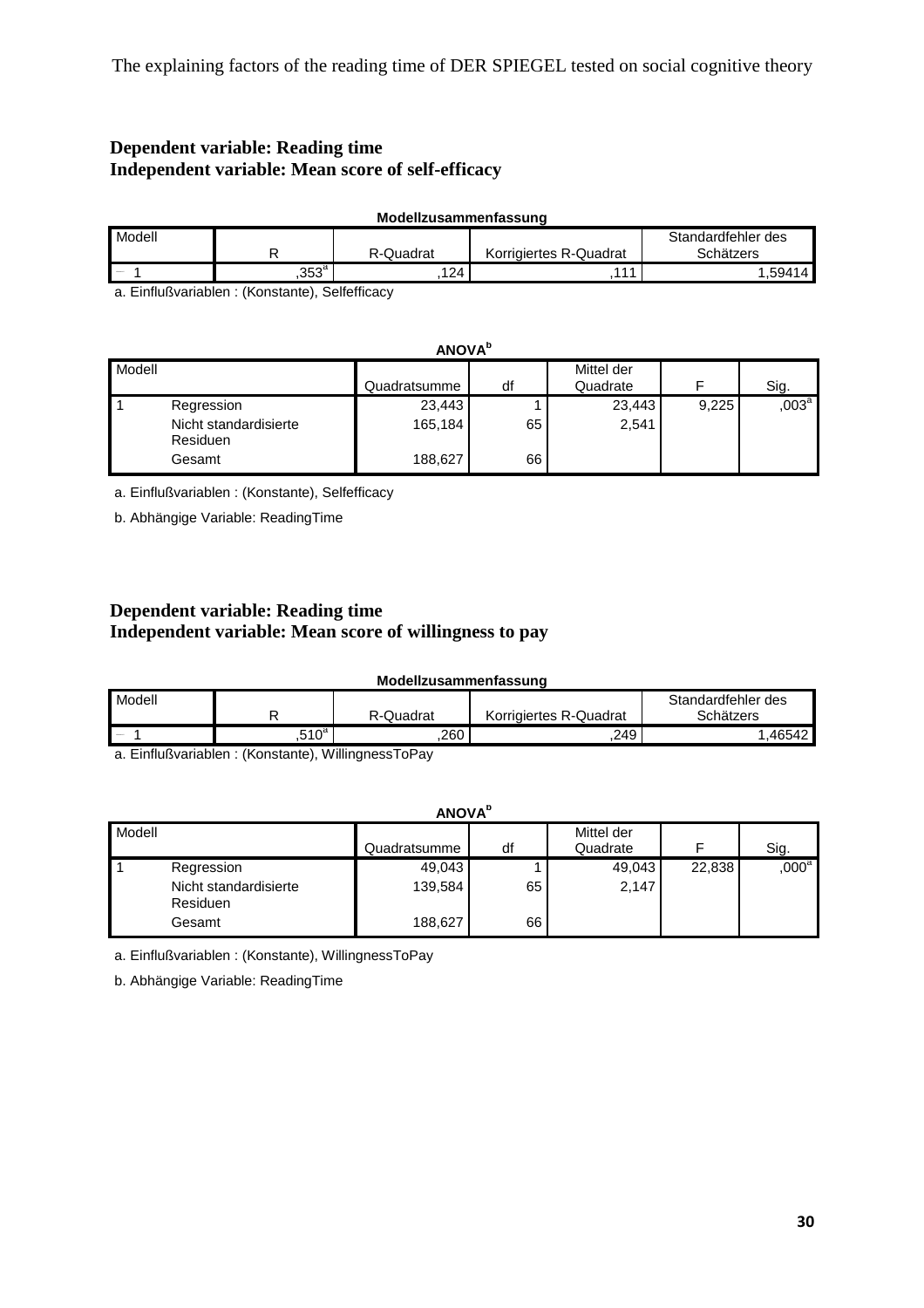# **Dependent variable: Reading time Independent variable: Mean score of social environment**

| Modellzusammenfassung |               |           |                        |                                 |  |  |  |  |  |  |
|-----------------------|---------------|-----------|------------------------|---------------------------------|--|--|--|--|--|--|
| Modell                |               | R-Quadrat | Korrigiertes R-Quadrat | Standardfehler des<br>Schätzers |  |  |  |  |  |  |
| <b>ALCOHOL</b>        | $448^{\rm a}$ | 201       | 189                    |                                 |  |  |  |  |  |  |

a. Einflußvariablen : (Konstante), SocialEnvironment

| <b>ANOVA</b> <sup>b</sup>                                 |  |                              |          |                        |        |                   |  |  |  |
|-----------------------------------------------------------|--|------------------------------|----------|------------------------|--------|-------------------|--|--|--|
| Modell                                                    |  | Quadratsumme                 | df       | Mittel der<br>Quadrate | F      | Sig.              |  |  |  |
| Regression<br>Nicht standardisierte<br>Residuen<br>Gesamt |  | 37,928<br>150,699<br>188,627 | 65<br>66 | 37,928<br>2,318        | 16,359 | ,000 <sup>a</sup> |  |  |  |

a. Einflußvariablen : (Konstante), SocialEnvironment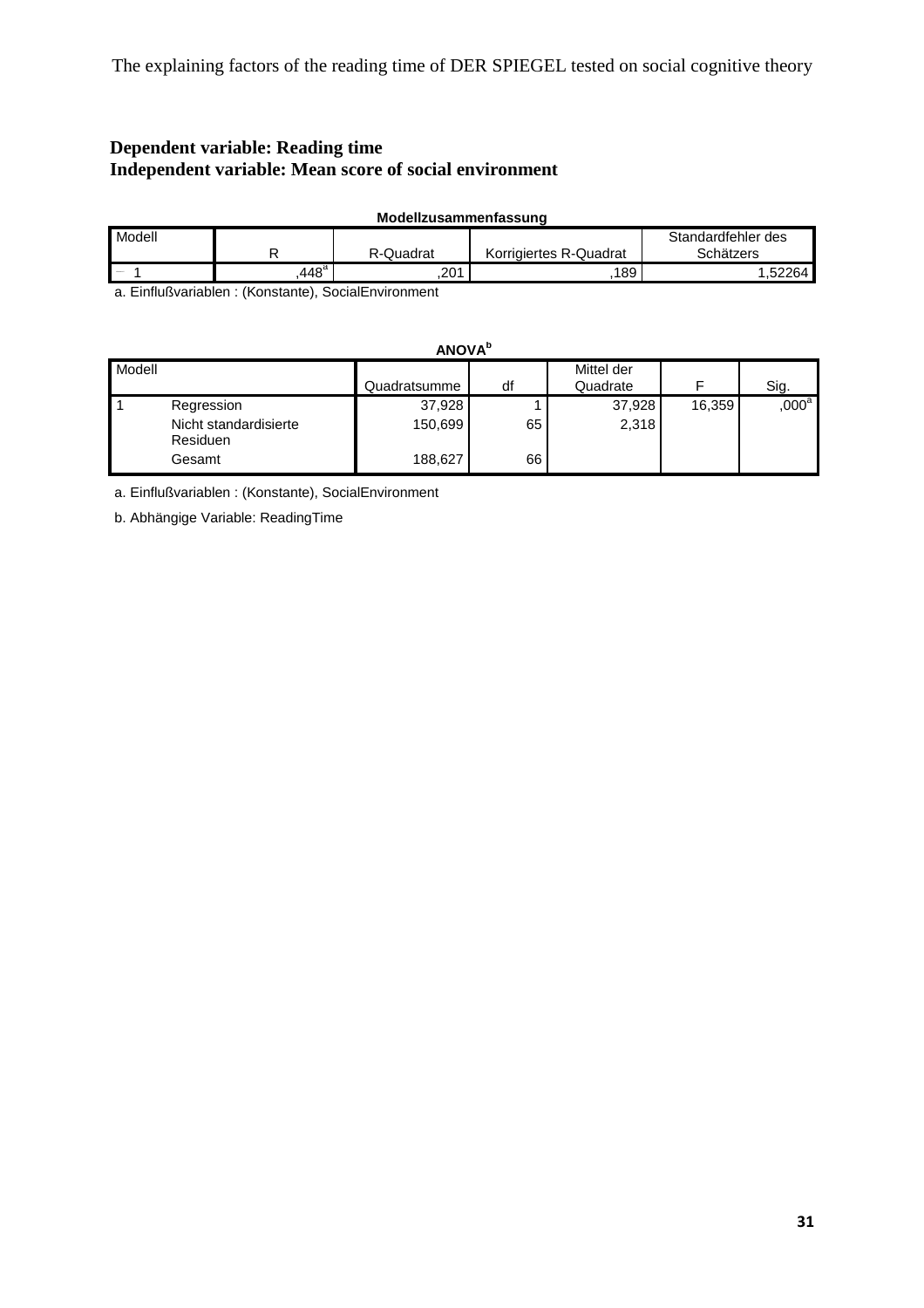# **Appendix D: Sample results of multiple linear regression analyses**

# **Dependent variable: Reading time Independent variable: Socio-demographics**

|        |                |           | Modellzusammenfassung  |                              |
|--------|----------------|-----------|------------------------|------------------------------|
| Modell |                | R-Quadrat | Korrigiertes R-Quadrat | Standardfehler des Schätzers |
|        | $.598^{\rm a}$ | .357      | 305                    | .40957                       |

a. Einflußvariablen : (Konstante), SubscriptionWeeklyNewspaper, Gender, LevelEducation, SubscriptionSpiegel, Age

|                                | <b>ANOVA</b> <sup>b</sup> |    |                     |       |                   |
|--------------------------------|---------------------------|----|---------------------|-------|-------------------|
| Modell                         | Quadratsumme              | df | Mittel der Quadrate |       | Sig.              |
| Regression                     | 67,426                    | 5  | 13.485              | 6.787 | $,000^\mathrm{a}$ |
| Nicht standardisierte Residuen | 121,201                   | 61 | 1,987               |       |                   |
| Gesamt                         | 188,627                   | 66 |                     |       |                   |

a. Einflußvariablen : (Konstante), SubscriptionWeeklyNewspaper, Gender, LevelEducation, SubscriptionSpiegel, Age

b. Abhängige Variable: ReadingTime

|        |                                 |                                     | NUTHERHUTH     |                                  |          |      |
|--------|---------------------------------|-------------------------------------|----------------|----------------------------------|----------|------|
| Modell |                                 | Nicht standardisierte Koeffizienten |                | Standardisierte<br>Koeffizienten |          |      |
|        |                                 | Regressionskoe<br>ffizientB         | Standardfehler | Beta                             |          | Sig. |
| 11     | (Konstante)                     | 4,834                               | 1,452          |                                  | 3,330    | 001  |
|        | Age                             | $-0.030$                            | .198           | $-.017$                          | $-153$   | .879 |
|        | Gender                          | ,168                                | .354           | ,050                             | ,473     | .638 |
|        | LevelEducation                  | .385                                | .189           | .214                             | 2,031    | ,047 |
|        | SubscriptionSpiegel             | $-1,923$                            | ,405           | $-524$                           | $-4,742$ | ,000 |
|        | SubscriptionWeeklyNewspa<br>per | $-295$                              | .374           | $-0.083$                         | $-789$   | .433 |

**Koeffizienten<sup>a</sup>**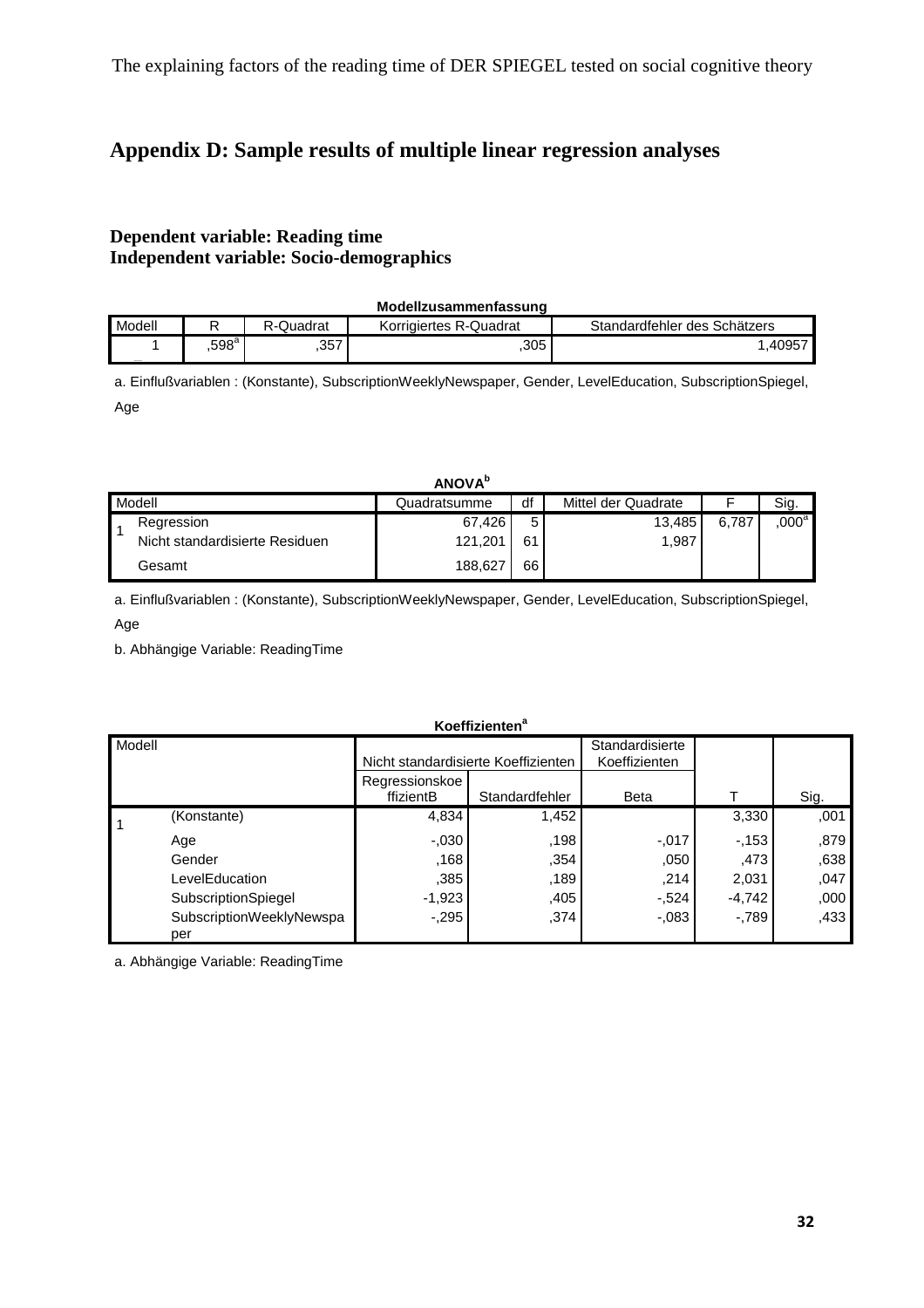# **Dependent variable: Reading time Independent variable: Reading as further education**

|               |                   |           | Modellzusammenfassung  |                              |
|---------------|-------------------|-----------|------------------------|------------------------------|
| Modell        |                   | र-Quadrat | Korrigiertes R-Quadrat | Standardfehler des Schätzers |
| <b>Alumni</b> | .641 <sup>a</sup> | 11 O      | .353                   | .3601                        |

a. Einflußvariablen : (Konstante), ILearnAlot, LearnAboutSociety, DSReaderKnowMore, LifelongLearning, ImproveGeneralKnowledge, ReadingDSmeansToLearn

|        |                                | <b>ANOVA</b> <sup>b</sup> |    |                     |       |                   |
|--------|--------------------------------|---------------------------|----|---------------------|-------|-------------------|
| Modell |                                | Quadratsumme              | df | Mittel der Quadrate |       | Sig.              |
|        | Regression                     | 77,623                    | 6  | 12,937              | 6.993 | $,000^\mathrm{a}$ |
|        | Nicht standardisierte Residuen | 111,004                   | 60 | 1,850               |       |                   |
|        | Gesamt                         | 188,627                   | 66 |                     |       |                   |

a. Einflußvariablen : (Konstante), ILearnAlot, LearnAboutSociety, DSReaderKnowMore, LifelongLearning, ImproveGeneralKnowledge, ReadingDSmeansToLearn

b. Abhängige Variable: ReadingTime

#### **Koeffizienten<sup>a</sup>**

| <b>Modell</b> |                         | Nicht standardisierte Koeffizienten |                | Standardisierte<br>Koeffizienten |          |      |
|---------------|-------------------------|-------------------------------------|----------------|----------------------------------|----------|------|
|               |                         | Regressionskoe<br>ffizientB         | Standardfehler | <b>Beta</b>                      |          | Sig. |
| 11            | (Konstante)             | $-452$                              | .711           |                                  | $-0.636$ | ,527 |
|               | LifelongLearning        | .164                                | .217           | .110                             | .757     | ,452 |
|               | ReadingDSmeansToLearn   | $-340$                              | .233           | $-214$                           | $-1,457$ | .150 |
|               | ImproveGeneralKnowledge | $-112$                              | ,207           | $-.078$                          | $-542$   | .590 |
|               | <b>DSReaderKnowMore</b> | ,206                                | .195           | .140                             | 1,056    | .295 |
|               | LearnAboutSociety       | .597                                | ,177           | ,444                             | 3,364    | ,001 |
|               | <b>ILearnAlot</b>       | .475                                | ,272           | .286                             | 1,742    | ,087 |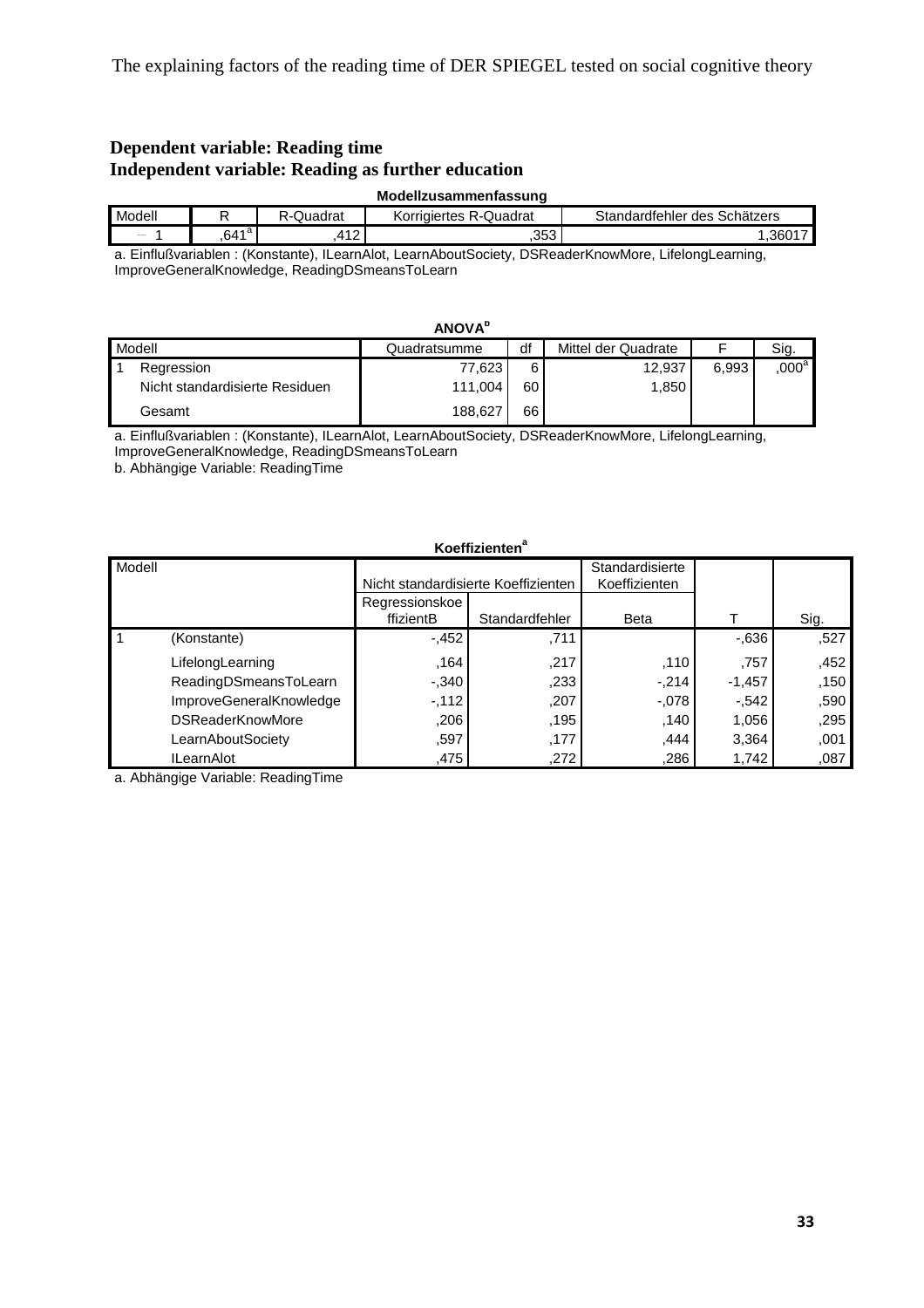# **Dependent variable: Reading time Independent variable: Surveillance needs**

|        | Modellzusammenfassung |           |                        |                              |  |  |  |  |  |
|--------|-----------------------|-----------|------------------------|------------------------------|--|--|--|--|--|
| Modell |                       | R-Quadrat | Korrigiertes R-Quadrat | Standardfehler des Schätzers |  |  |  |  |  |
|        | $,651^\circ$          | 424       | .366                   | 1.34589                      |  |  |  |  |  |

a. Einflußvariablen : (Konstante), UnderstandMoreAboutFinancialAndEconomicDevelopments, InformsMeAboutDailyLife, knowWhatsGoingOn, WantToKeepUpWithPolitics, IbetterUnderstandTheWorld, InformedAboutInternationalNews

|        |                                | <b>ANOVA</b> <sup>b</sup> |    |                     |       |                   |
|--------|--------------------------------|---------------------------|----|---------------------|-------|-------------------|
| Modell |                                | Quadratsumme              | df | Mittel der Quadrate |       | Sig.              |
|        | Regression                     | 79.941                    | 6  | 13,324              | 7.355 | ,000 <sup>a</sup> |
|        | Nicht standardisierte Residuen | 108.686                   | 60 | 1,811               |       |                   |
|        | Gesamt                         | 188,627                   | 66 |                     |       |                   |

a. Einflußvariablen : (Konstante), UnderstandMoreAboutFinancialAndEconomicDevelopments, InformsMeAboutDailyLife, knowWhatsGoingOn, WantToKeepUpWithPolitics, IbetterUnderstandTheWorld,

InformedAboutInternationalNews

b. Abhängige Variable: ReadingTime

|        | <b>Koeffizienten<sup>a</sup></b>                            |                                     |                |                                  |          |      |  |  |
|--------|-------------------------------------------------------------|-------------------------------------|----------------|----------------------------------|----------|------|--|--|
| Modell |                                                             | Nicht standardisierte Koeffizienten |                | Standardisierte<br>Koeffizienten |          |      |  |  |
|        |                                                             | Regressionskoe<br>ffizientB         | Standardfehler | <b>Beta</b>                      |          | Sig. |  |  |
| -1     | (Konstante)                                                 | $-1,468$                            | .850           |                                  | $-1,727$ | .089 |  |  |
|        | knowWhatsGoingOn                                            | ,406                                | ,270           | ,221                             | 1,505    | .138 |  |  |
|        | IbetterUnderstandTheWorld                                   | ,489                                | .242           | .316                             | 2,024    | ,047 |  |  |
|        | InformsMeAboutDailyLife                                     | ,100                                | ,203           | .064                             | .491     | .625 |  |  |
|        | WantToKeepUpWithPolitics                                    | .317                                | ,194           | ,225                             | 1,630    | .108 |  |  |
|        | InformedAboutInternational<br><b>News</b>                   | $-136$                              | ,307           | $-.079$                          | $-.444$  | .659 |  |  |
|        | UnderstandMoreAboutFinan<br>cialAndEconomicDevelopm<br>ents | 042                                 | .233           | ,024                             | .178     | .859 |  |  |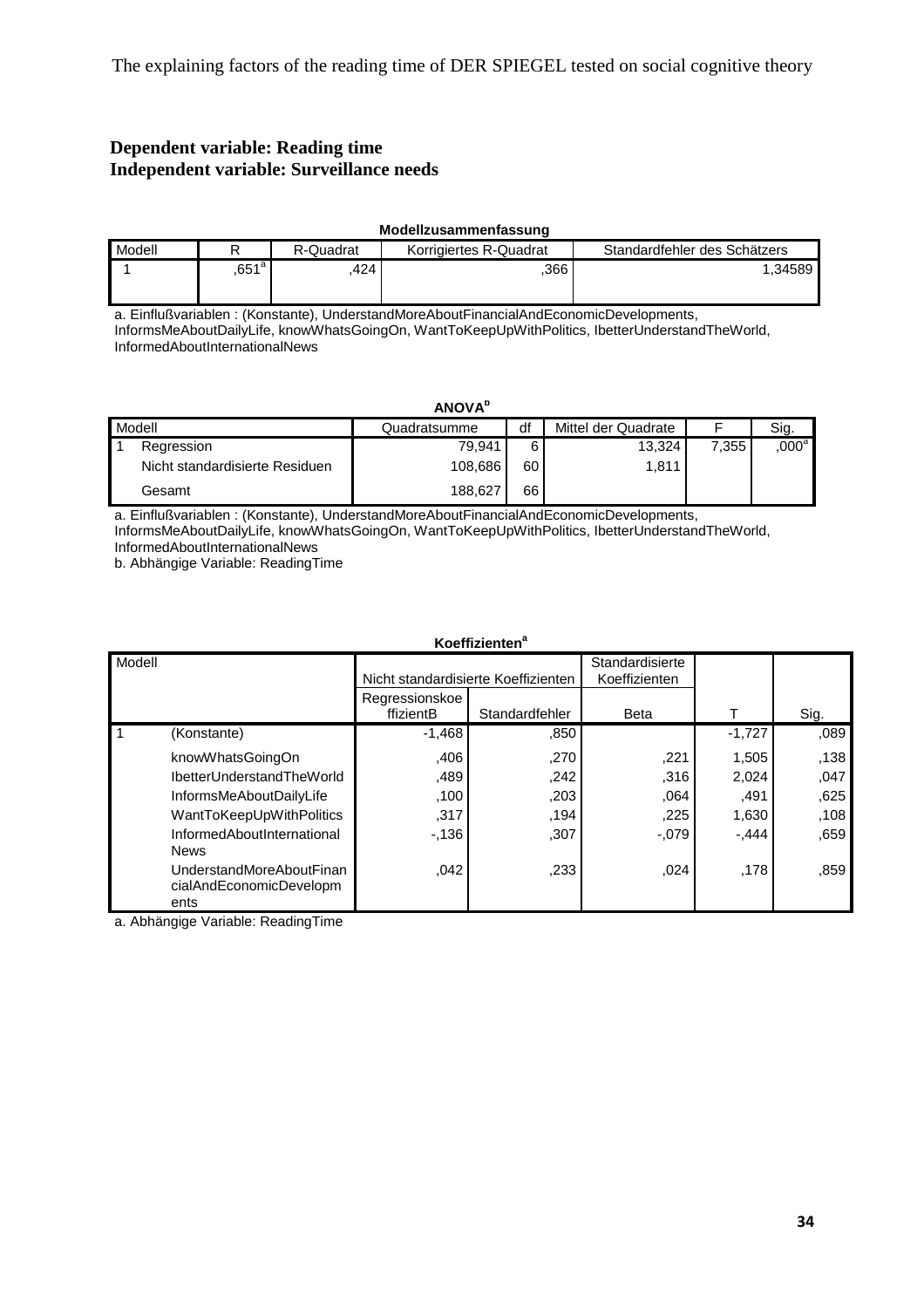#### **Dependent variable: Reading time Independent variable: Interest in political and social events Modellzusammenfassung**

| Modell |                     | R-Quadrat | Korrigiertes R-Quadrat | Standardfehler des Schätzers |
|--------|---------------------|-----------|------------------------|------------------------------|
| Abenda | $.547$ <sup>a</sup> | 299       | .242                   | -47233                       |

a. Einflußvariablen : (Konstante), DistinctiveReputationForRevealingScandals,

SatisfySocialInterestinSocialEvents, SatisfyYourPoliticalInterest, AwakesPoliticalEngagement,

DistinctiveReputationForRevealingPoliticalMisconduct

|        | <b>ANOVA</b> <sup>b</sup>      |              |    |                     |       |                   |  |  |  |
|--------|--------------------------------|--------------|----|---------------------|-------|-------------------|--|--|--|
| Modell |                                | Quadratsumme | df | Mittel der Quadrate |       | Sig.              |  |  |  |
|        | Regression                     | 56,393       |    | 11.279              | 5.203 | ,000 <sup>a</sup> |  |  |  |
|        | Nicht standardisierte Residuen | 132.234      | 61 | 2,168               |       |                   |  |  |  |
|        | Gesamt                         | 188.627      | 66 |                     |       |                   |  |  |  |

a. Einflußvariablen : (Konstante), DistinctiveReputationForRevealingScandals,

SatisfySocialInterestinSocialEvents, SatisfyYourPoliticalInterest, AwakesPoliticalEngagement,

DistinctiveReputationForRevealingPoliticalMisconduct

b. Abhängige Variable: ReadingTime

#### **Koeffizienten<sup>a</sup>**

| Modell |                                                          | Nicht standardisierte Koeffizienten |                | Standardisierte<br>Koeffizienten |          |      |
|--------|----------------------------------------------------------|-------------------------------------|----------------|----------------------------------|----------|------|
|        |                                                          | Regressionskoe<br>ffizientB         | Standardfehler | <b>Beta</b>                      |          | Sig. |
|        | (Konstante)                                              | $-.302$                             | .875           |                                  | $-0.345$ | ,731 |
|        | SatisfyYourPoliticalInterest                             | .172                                | .245           | ,093                             | .702     | ,485 |
|        | SatisfySocialInterestinSocial<br>Events                  | .266                                | .247           | .142                             | 1,075    | ,287 |
|        | AwakesPoliticalEngagement                                | .498                                | .181           | .365                             | 2,751    | 008  |
|        | DistinctiveReputationForRev<br>ealingPoliticalMisconduct | .468                                | .316           | ,280                             | 1,482    | .143 |
|        | DistinctiveReputationForRev<br>ealingScandals            | $-.360$                             | ,310           | $-229$                           | $-1,164$ | ,249 |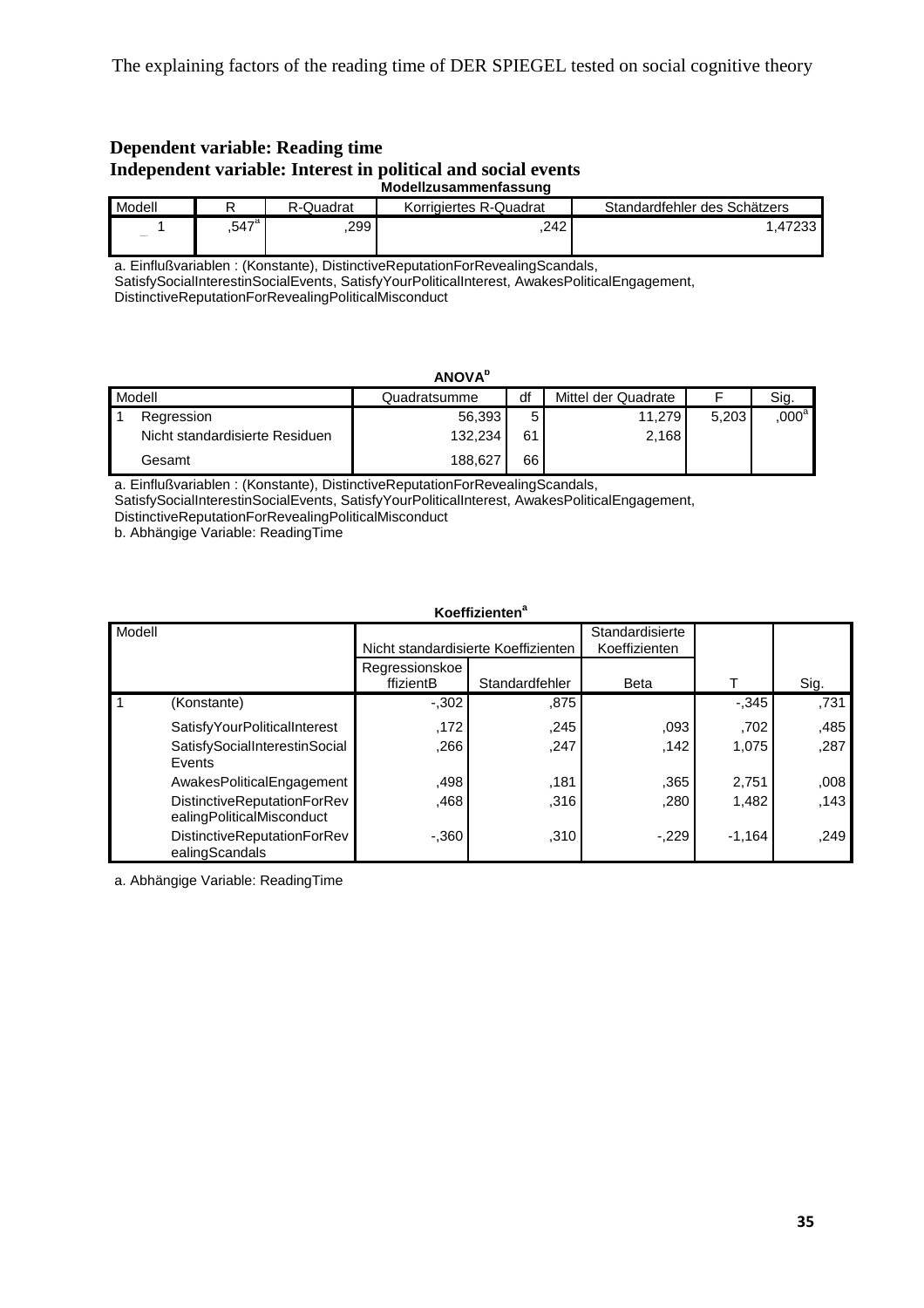# **Dependent variable: Reading time Independent variable: News format**

**Modellzusammenfassung**

| Modell                                                                                                                                                                 |                     | R-Quadrat | Korrigiertes R-Quadrat | Standardfehler des Schätzers |
|------------------------------------------------------------------------------------------------------------------------------------------------------------------------|---------------------|-----------|------------------------|------------------------------|
| $\label{eq:1} \begin{aligned} \text{where} \quad \mathcal{L}^{\text{in}}(\mathcal{L}^{\text{out}}) = \mathcal{L}^{\text{out}}(\mathcal{L}^{\text{out}}) \end{aligned}$ | $.584^{\mathrm{a}}$ | .341      | .287                   | .42709                       |

a. Einflußvariablen : (Konstante), NotHandyDSformat, PreferIndepthsArticles, IndepthsArticles,

NewsFormatArticlesAreComfortable, QuickOverviewOfNews

#### **ANOVA<sup>b</sup>**

| Modell |                                | Quadratsumme | df | Mittel der Quadrate |       | Sia.    |
|--------|--------------------------------|--------------|----|---------------------|-------|---------|
|        | Regression                     | 64,395       | 5  | 12,879              | 6.324 | $000^a$ |
|        | Nicht standardisierte Residuen | 124,232      | 61 | 2,037               |       |         |
|        | Gesamt                         | 188.627      | 66 |                     |       |         |

a. Einflußvariablen : (Konstante), NotHandyDSformat, PreferIndepthsArticles, IndepthsArticles,

NewsFormatArticlesAreComfortable, QuickOverviewOfNews

b. Abhängige Variable: ReadingTime

| Koeffizienten <sup>a</sup> |                                      |                             |                                     |                 |          |      |  |  |
|----------------------------|--------------------------------------|-----------------------------|-------------------------------------|-----------------|----------|------|--|--|
| Modell                     |                                      |                             |                                     | Standardisierte |          |      |  |  |
|                            |                                      |                             | Nicht standardisierte Koeffizienten | Koeffizienten   |          |      |  |  |
|                            |                                      | Regressionskoe<br>ffizientB | Standardfehler                      | <b>Beta</b>     |          | Sig. |  |  |
|                            | (Konstante)                          | $-1,234$                    | .936                                |                 | $-1,319$ | .192 |  |  |
|                            | NewsFormatArticlesAreCom<br>fortable | $-205$                      | ,237                                | $-115$          | $-0.867$ | .389 |  |  |
|                            | IndepthsArticles                     | .502                        | .236                                | .261            | 2,126    | .038 |  |  |
|                            | QuickOverviewOfNews                  | ,095                        | .179                                | ,073            | .534     | .595 |  |  |
|                            | PreferIndepthsArticles               | ,377                        | .168                                | ,271            | 2,247    | .028 |  |  |
|                            | NotHandyDSformat                     | ,399                        | .196                                | .260            | 2,039    | .046 |  |  |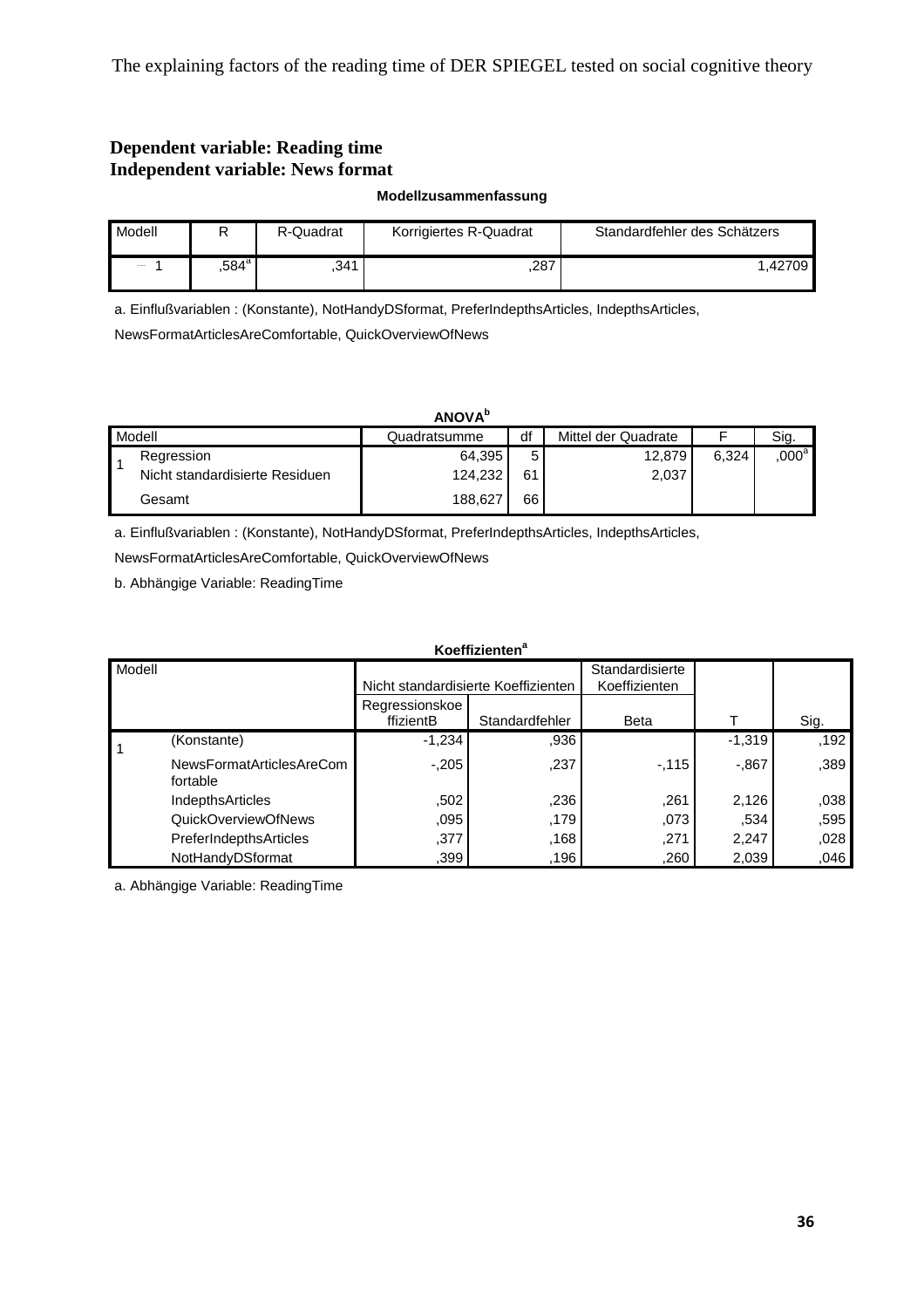# **Dependent variable: Reading time Independent variable: Self-efficacy**

| Modellzusammenfassung |
|-----------------------|
|-----------------------|

| Modell |              | Quadrat  | Quadrat<br>Korrigiertes<br>५- । | Schätzers<br>undardtehler<br>des |
|--------|--------------|----------|---------------------------------|----------------------------------|
| Abraha | EEOª<br>.558 | 242<br>. | .243                            | . .                              |

a. Einflußvariablen : (Konstante), GoodReadability, CostsAlotOfEnergy, SoInteresting,

condensedArticlesQuicklyUpToDate, TooComplicatedToRead, AlotOfInformationInShortPeriodOfTime

|        | <b>ANOVA</b> <sup>b</sup>      |              |    |                     |       |                 |  |  |  |
|--------|--------------------------------|--------------|----|---------------------|-------|-----------------|--|--|--|
| Modell |                                | Quadratsumme | df | Mittel der Quadrate |       | Sig.            |  |  |  |
|        | Regression                     | 58,772       | 6  | 9,795               | 4,526 | $,001^\text{a}$ |  |  |  |
|        | Nicht standardisierte Residuen | 129,855      | 60 | 2,164               |       |                 |  |  |  |
|        | Gesamt                         | 188,627      | 66 |                     |       |                 |  |  |  |

a. Einflußvariablen : (Konstante), TooComplicatedToRead, condensedArticlesQuicklyUpToDate,

CostsAlotOfEnergy, SoInteresting, GoodReadability, AlotOfInformationInShortPeriodOfTime

b. Abhängige Variable: ReadingTime

|        | <b>Koeffizienten<sup>a</sup></b>         |                                     |                |                                  |          |      |  |  |
|--------|------------------------------------------|-------------------------------------|----------------|----------------------------------|----------|------|--|--|
| Modell |                                          | Nicht standardisierte Koeffizienten |                | Standardisierte<br>Koeffizienten |          |      |  |  |
|        |                                          | Regressionskoe<br>ffizientB         | Standardfehler | <b>Beta</b>                      |          | Sig. |  |  |
| 1      | (Konstante)                              | $-1,614$                            | 1,113          |                                  | $-1,451$ | ,152 |  |  |
|        | CostsAlotOfEnergy                        | $-.264$                             | ,200           | $-157$                           | $-1.320$ | .192 |  |  |
|        | SoInteresting                            | ,392                                | .232           | ,214                             | 1.692    | .096 |  |  |
|        | AlotOfInformationInShortPer<br>iodOfTime | $-0.363$                            | .216           | $-0.259$                         | $-1,677$ | .099 |  |  |
|        | condensedArticlesQuicklyU<br>pToDate     | .401                                | .223           | .259                             | 1.795    | .078 |  |  |
|        | GoodReadability                          | ,695                                | .275           | ,342                             | 2,525    | .014 |  |  |
|        | TooComplicatedToRead                     | .317                                | .269           | .169                             | 1,180    | ,242 |  |  |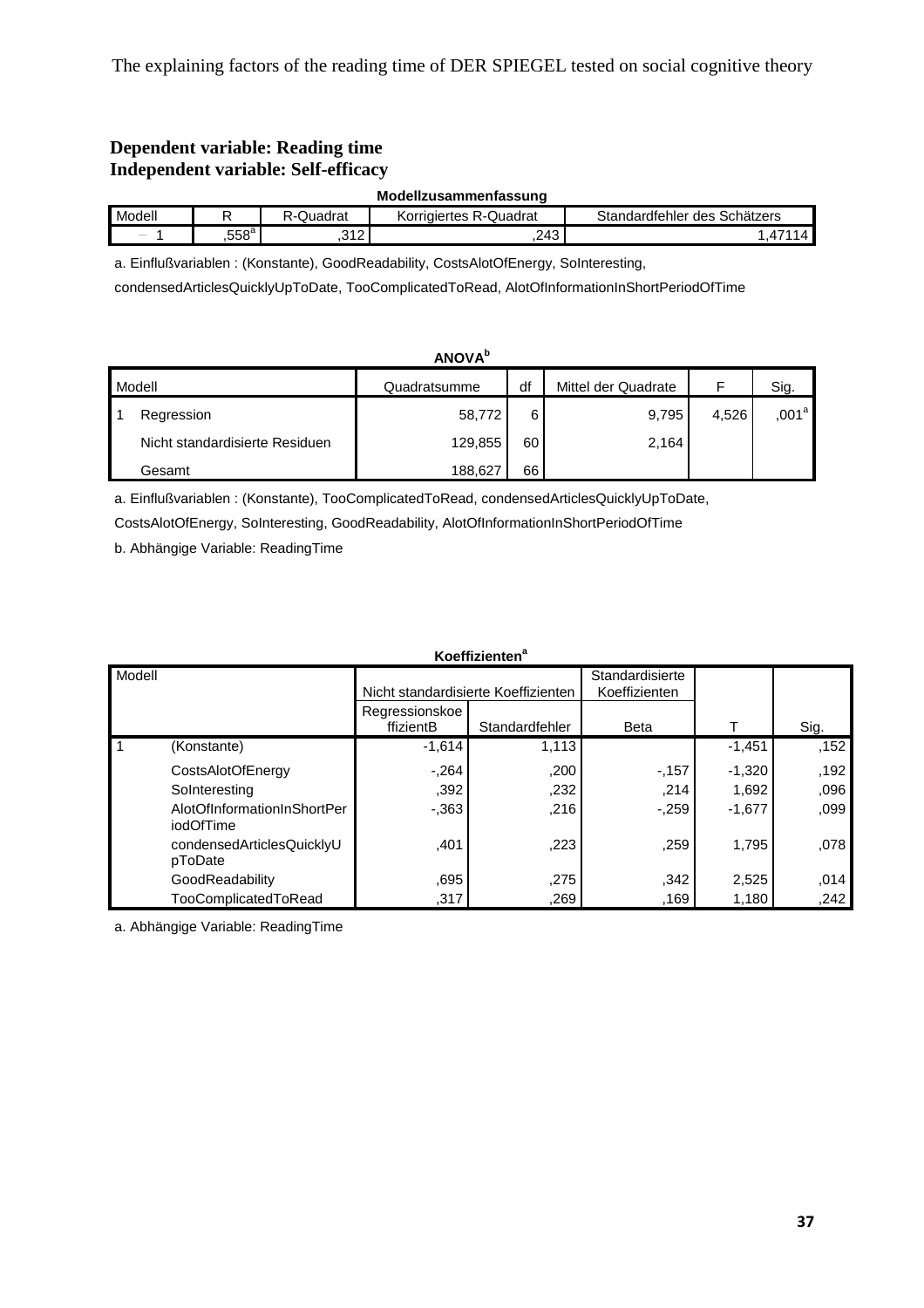# **Dependent variable: Reading time Independent variable: Willingness to pay**

|        |                  |           | Modellzusammenfassung  |                              |
|--------|------------------|-----------|------------------------|------------------------------|
| Modell |                  | R-Quadrat | Korrigiertes R-Quadrat | Standardfehler des Schätzers |
|        | 661 <sup>a</sup> | 437       | 401                    | 1.30830                      |

a. Einflußvariablen : (Konstante), AbsolutelyWillingToPayMeansWellInformed, UselessToPay,

QualitativelyDSgivesWhatItPromises, WillingToPay

| <b>ANOVA</b> <sup>b</sup> |                                                                  |                              |          |                        |        |                   |  |
|---------------------------|------------------------------------------------------------------|------------------------------|----------|------------------------|--------|-------------------|--|
| Modell                    |                                                                  | Quadratsumme                 | df       | Mittel der<br>Quadrate |        | Sig.              |  |
|                           | Regression<br>Nicht standardisierte<br><b>Residuen</b><br>Gesamt | 82,505<br>106,122<br>188,627 | 62<br>66 | 20,626<br>1,712        | 12,051 | $,000^\mathrm{a}$ |  |

a. Einflußvariablen : (Konstante), AbsolutelyWillingToPayMeansWellInformed, UselessToPay,

QualitativelyDSgivesWhatItPromises, WillingToPay

b. Abhängige Variable: ReadingTime

#### **Koeffizienten<sup>a</sup>**

| Modell |                                             | Nicht standardisierte Koeffizienten |                | Standardisierte<br>Koeffizienten |          |      |
|--------|---------------------------------------------|-------------------------------------|----------------|----------------------------------|----------|------|
|        |                                             | Regressionskoe<br>ffizientB         | Standardfehler | <b>Beta</b>                      |          | Sig. |
| l 1    | (Konstante)                                 | $-.297$                             | .784           |                                  | $-0.378$ | ,707 |
|        | UselessToPay                                | .241                                | .151           | ,169                             | 1,590    | .117 |
|        | WillingToPay                                | ,650                                | .198           | ,468                             | 3,276    | .002 |
|        | QualitativelyDSgivesWhatIt<br>Promises      | $-.084$                             | .230           | $-.043$                          | $-0.365$ | .716 |
|        | AbsolutelyWillingToPayMea<br>nsWellInformed | .220                                | .179           | .174                             | 1,232    | .222 |